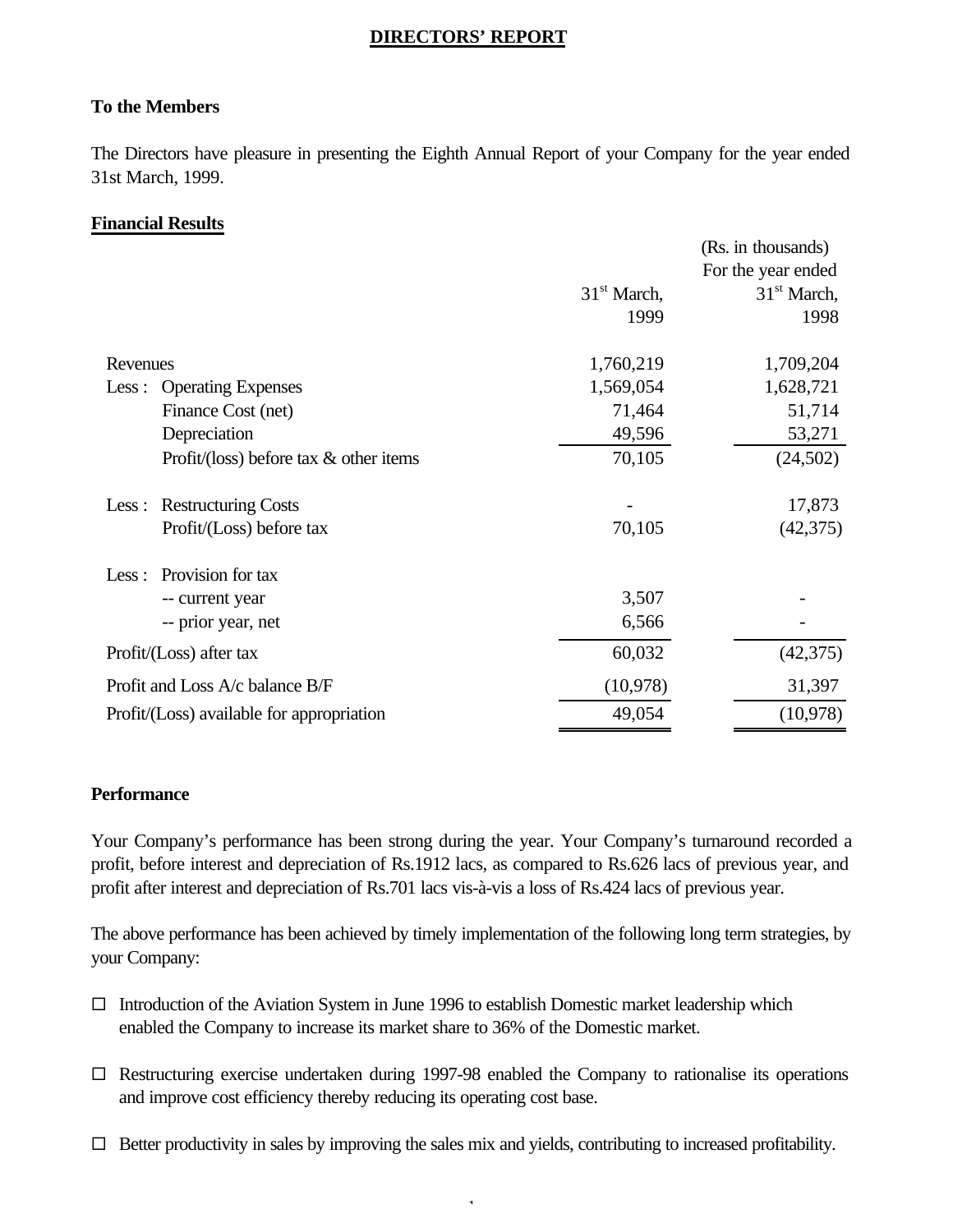## **Dividend**

Your Directors are pleased to recommend a dividend at the rate of 15% for the year ended 31<sup>st</sup> March, 1999.

## **Operations Review**

## **Revenue**

Your Company, during the year ended 31st March, 1999 for the Core Domestic Priority products, recorded a 23% growth inspite of the slowdown in the Indian economy. On the International priority products, your Company recorded a decline of 20% and is expected to show a growing trend in future years.

By reducing the fixed cost base, the incremental revenue of the Company has resulted in the Operating margins rising from 5% to 11% in this year.

Your Company has successfully absorbed the impacts resulting from the entry of FedEx into India, and has interphased its infrastructure with FedEx on the operations front and will work towards the sales opportunities in the year 1999-2000.

## **Aviation System**

Your Company continues to strengthen its domestic position as the leading player, due to its competitive edge of having the Aviation System. Sales Mix ratio of your Company for Domestic Sales: International Sales has changed over the years from 45:55 for 1995-96 to 70:30 in the current year.

## **Interline arrangements**

Your Company continues to set up air side and customs bonded warehouses, alongwith transhipment facilities, at the 5 major domestic airports, to facilitate movement of import/ export cargo within India. Your Company has agreements with 13 international carriers viz., Air Canada, Air France, Air India, Alitalia, Asiana Airlines, British Airways, Cargolux, DAS Air, Emirates, Saudi Arabian Airlines, Singapore Airlines, Swiss Air and KLM Cargo for movement of interline cargo.

## **Information Technology/Y2K compliance**

Your Company continues to make significant investment in Information Technology to cope up with the growing customer information needs and to manage operations more effectively.

Your Company upgraded the Space Management Allocation Reservation and Tracking (SMART) for its aircraft, to allow booking of a shipment across multiple flights under a single token number, enabling the Company to induct additional aircraft without requiring any system change.

Your Company has taken reasonable steps over the last fifteen months to ensure that the entity is prepared for the Year 2000 (Y2K) date change. The entire process of identification of the impact of the Year 2000 change has been completed and necessary action taken to gear your Company for a smooth changeover into the new millenium.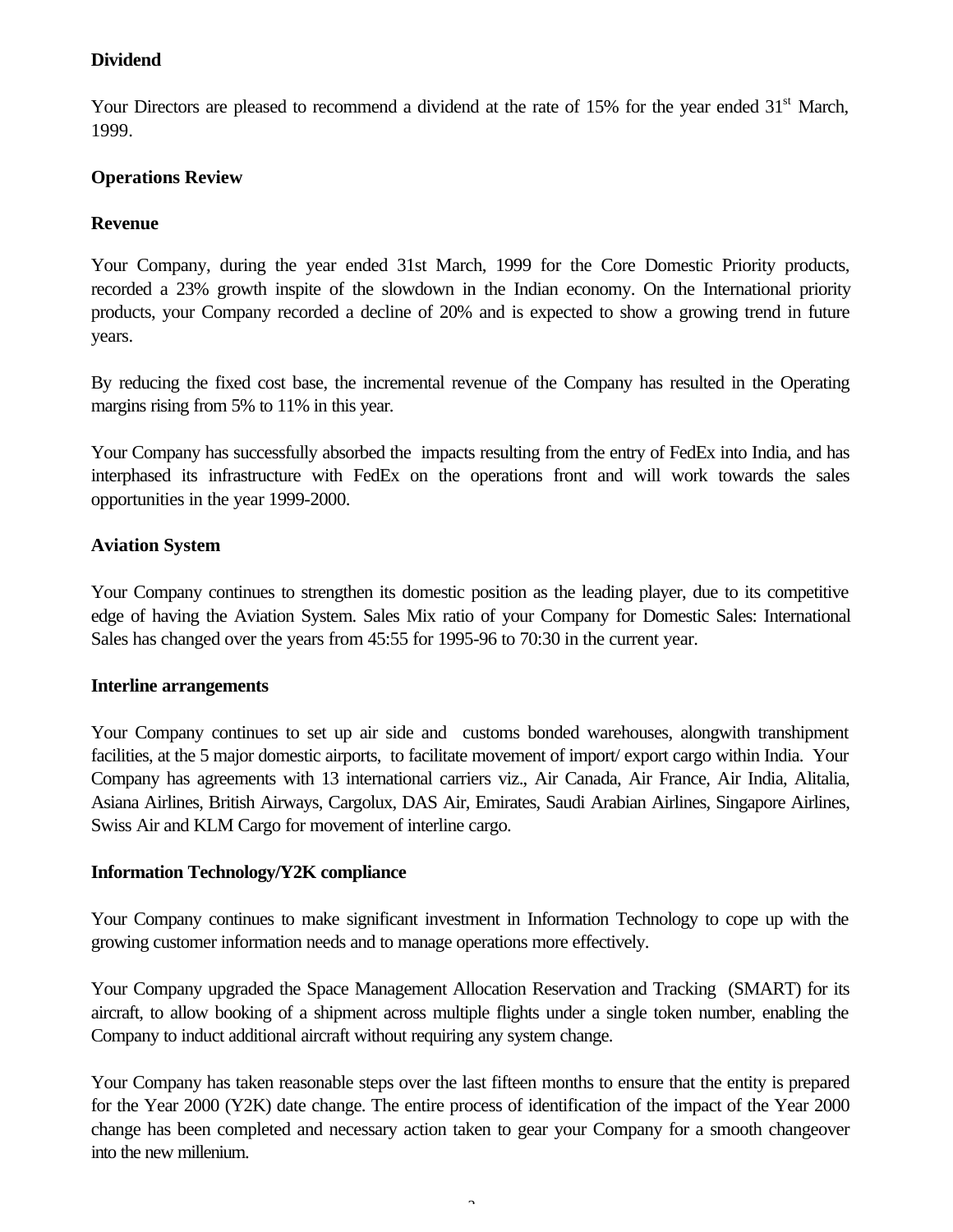Your Company is presently initiating the requirements for the support of trade and commerce towards the impending future of `E-Commerce'.

## **Superhub**

The Superhub project near Sahar Airport will be ready for occupation with the latest technological state-ofthe-art devices and systems and full-fledged commerical operations are expected to commence from the 2<sup>nd</sup> quarter of 1999-2000.

Your Company expects productivity savings arising from the reduction in costs of rentals. communications, conveyance, fuel and other expenses, besides increasing package handling capacity, to support future growth.

## **Conversion of Converitble Debentures**

Your Company has converted 23,00,000 debentures of the face value of Rs.100/- each aggregating to Rs.2300 lacs of Newfields Holdings Limited in equity shares of Rs.10/- each at a premium of Rs.65/- per share on 31<sup>st</sup> July, 1998. As a consequence thereof, the paid-up equity share capital stands increased by Rs.307 lacs and share premium stands increased by Rs.1718 lacs, net of expenses and placement cost.

## **Subsidiary Company**

The Company's wholly owned subsidiary, Blue Dart Aviation Limited, has shown an improvement in performance by achieving an operating profit of Rs.591 lacs as compared to Rs.406 lacs of previous year and PBT of Rs.66 lacs against the previous year's loss of Rs.161 lacs.

The Directors' Report and the audited accounts of the subsidiary company are annexed, as required under Section 212 of the Companies Act, 1956.

## **Outlook for the future**

The Company is actively preparing for the launch of support systems for E-Commerce on the Internet.

The Company will also be setting up its Business Logistics designs over the next 15 months.

Following the successful rationalisation of cost bases over the last two years, the Company finds itself in a position to capitalise on the future growth of the express industry.

Globally, the express industry underlines economic growth, given the robust medium term growth prospects for the Indian Economy.The Director's believe that the future of the Company is bright.

## **Particulars regarding conservation of energy, technology absorption and foreign exchange earnings and expenditure.**

The particulars regarding foreign exchange earnings and expenditure are annexed hereto as Annexure "A" and forms part of this report. Since your Company does not own any manufacturing facility, the other particulars in the Companies (Disclosure of Particulars in the Report of the Board of Directors' Rules, 1988) are not applicable.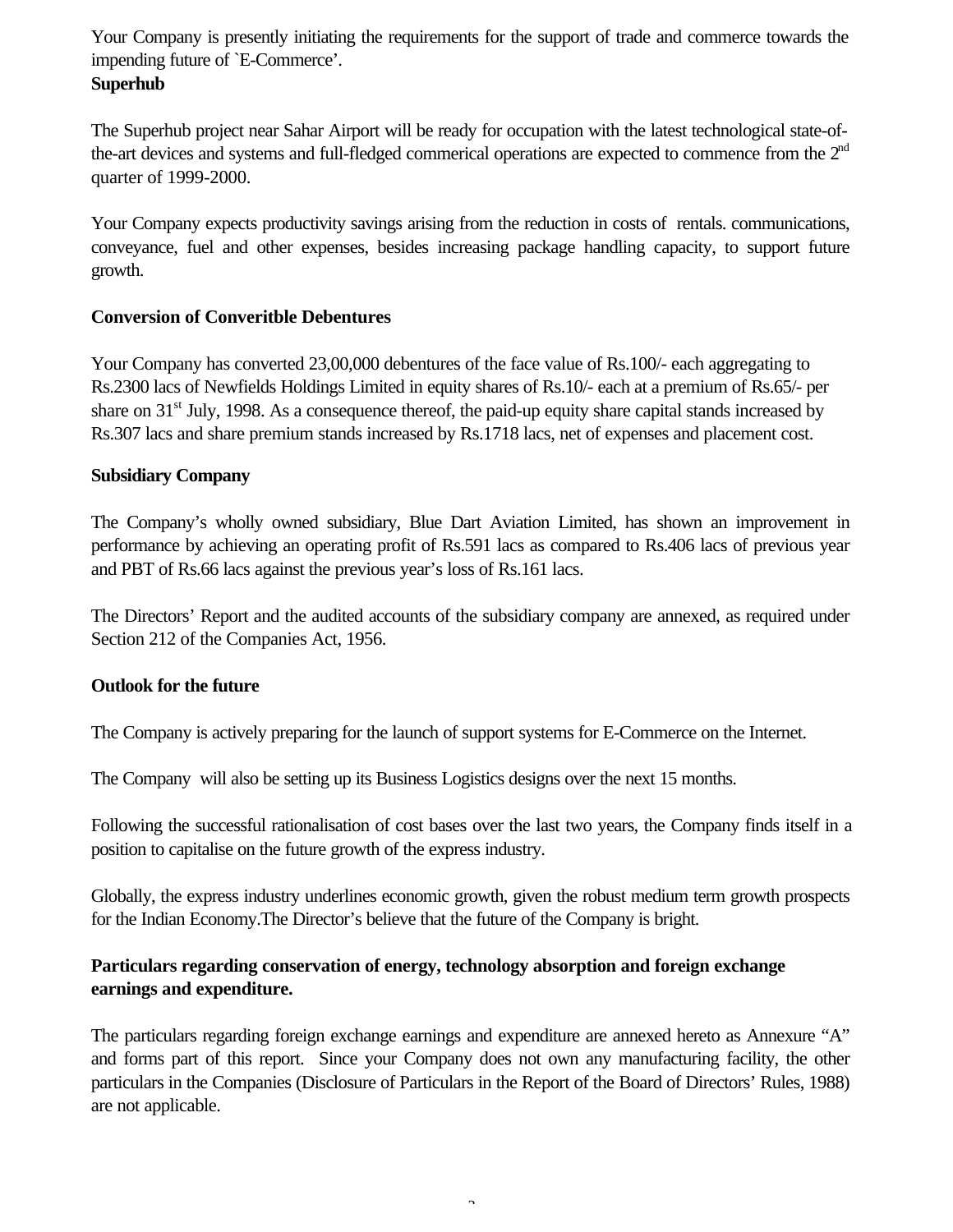## **Employees**

The Directors hereby wish to place on record their appreciation of the efficient and loyal services rendered by all employees of the Company, without whose wholehearted support and efforts, the turnaround performance would not have been possible. The Company's belief in the philosophy of People, Service, Profit is a key cornerstone of our success.

Information on particulars of employees' remuneration is as per Section 217(2A) of the Companies Act, 1956, read with Companies (Particulars of employees) Rules, 1975 and forms part of this report. However, as per provisions of Section 219(1)(b)(iv) of the Companies Act, 1956, the report and accounts are being sent to all shareholders of the Company, excluding the Statement of Particulars of Employees. The same is available for inspection at the Registered Office of the Company during working hours. Any shareholder interested in such particulars may inspect the same.

## **Directors**

In accordance with the requirement of the Companies Act, 1956 and Articles of Association of the Company, Mr. Anil Thadani, Director, retires by rotation, and being eligible, offers himself for reappointment.

## **Fixed Deposits**

Your Company has not accepted any deposits from the public u/s 58A of the Companies Act, 1956.

## **Auditors**

The auditors Arthur Andersen & Associates, retire at the forthcoming Annual General Meeting and being eligible, offer themselves for re-appointment.

## **Acknowledgement**

Your Directors place on record their gratitude for the co-operation and support given to the Company by customers, financial institutions, Company's bankers, suppliers and the shareholders and solicitors.

 $\overline{4}$ 

For and on behalf of the Board of Directors

**Khushroo M. Dubash Suresh G. Sheth** Director Director Director

Air Marshal S.S. Ramdas (Retd.) **Gordon Byrn** Director Alternate Director for

**Tushar K. Jani Clyde C. Cooper** Chairman Managing Director

Anil Thadani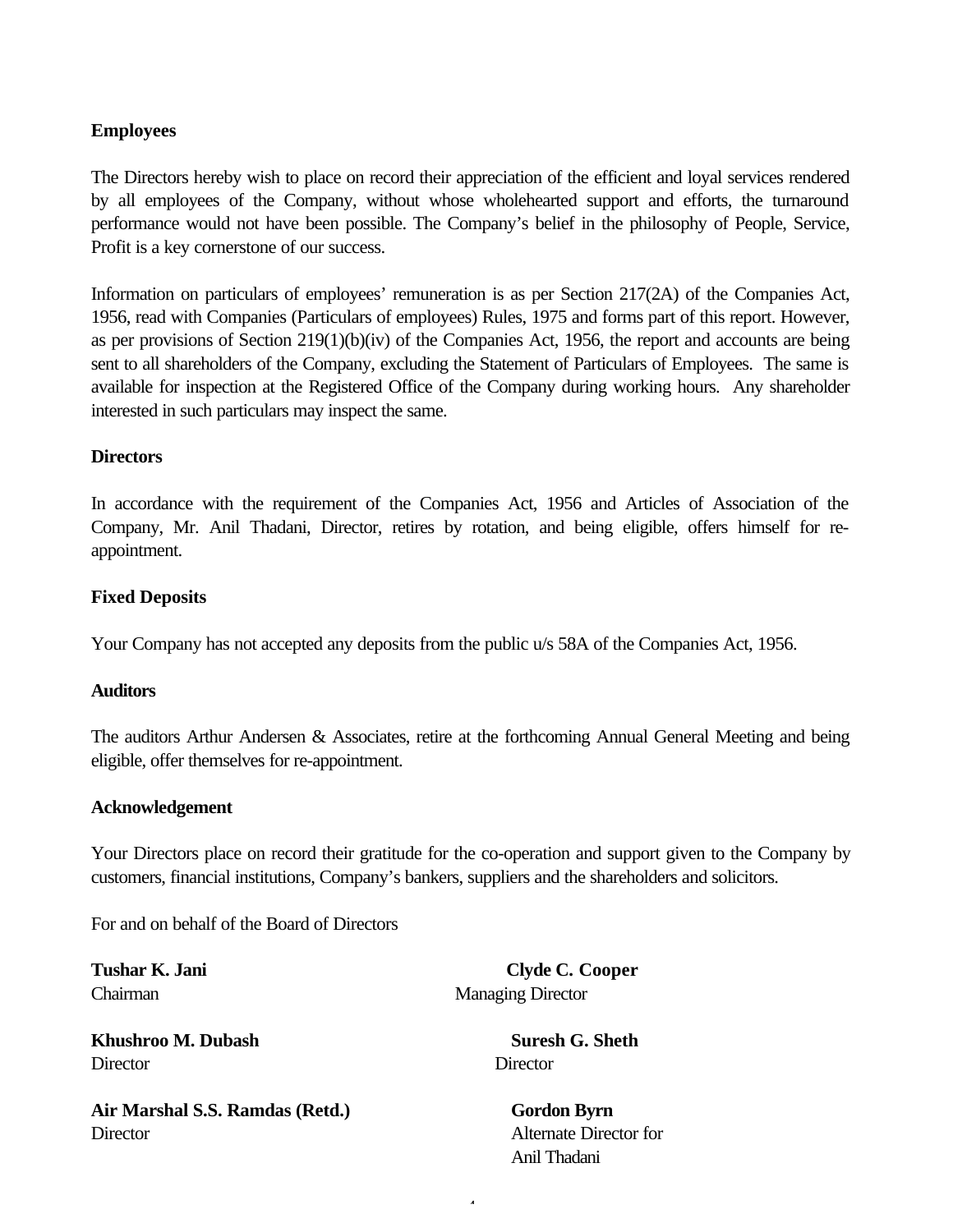Mumbai : May 25, 1999

## **ANNEXURE TO THE DIRECTORS' REPORT ANNEXURE `A'**

### **PARTICULARS REGARDING CONSERVATION OF ENERGY, TECHNOLOGY ABSORPTION AND FOREGIN EXCHANGE EARNINGS AND EXPENDITURE**

### **A) Earnings in Foreign Currency**

Earnings in foreign currency for pick-up charges and the distribution of international shipments in India amounting to Rs.35,802,716 (1998 – Rs. 280,730,226).

#### **B) Expenditure in Foreign Currency**

Expenditure in foreign currency for the distribution of international shipments outside India, professional fees, foreign travel and training amounting to Rs.708,197 (1998 – Rs.258,587,263).

 $\epsilon$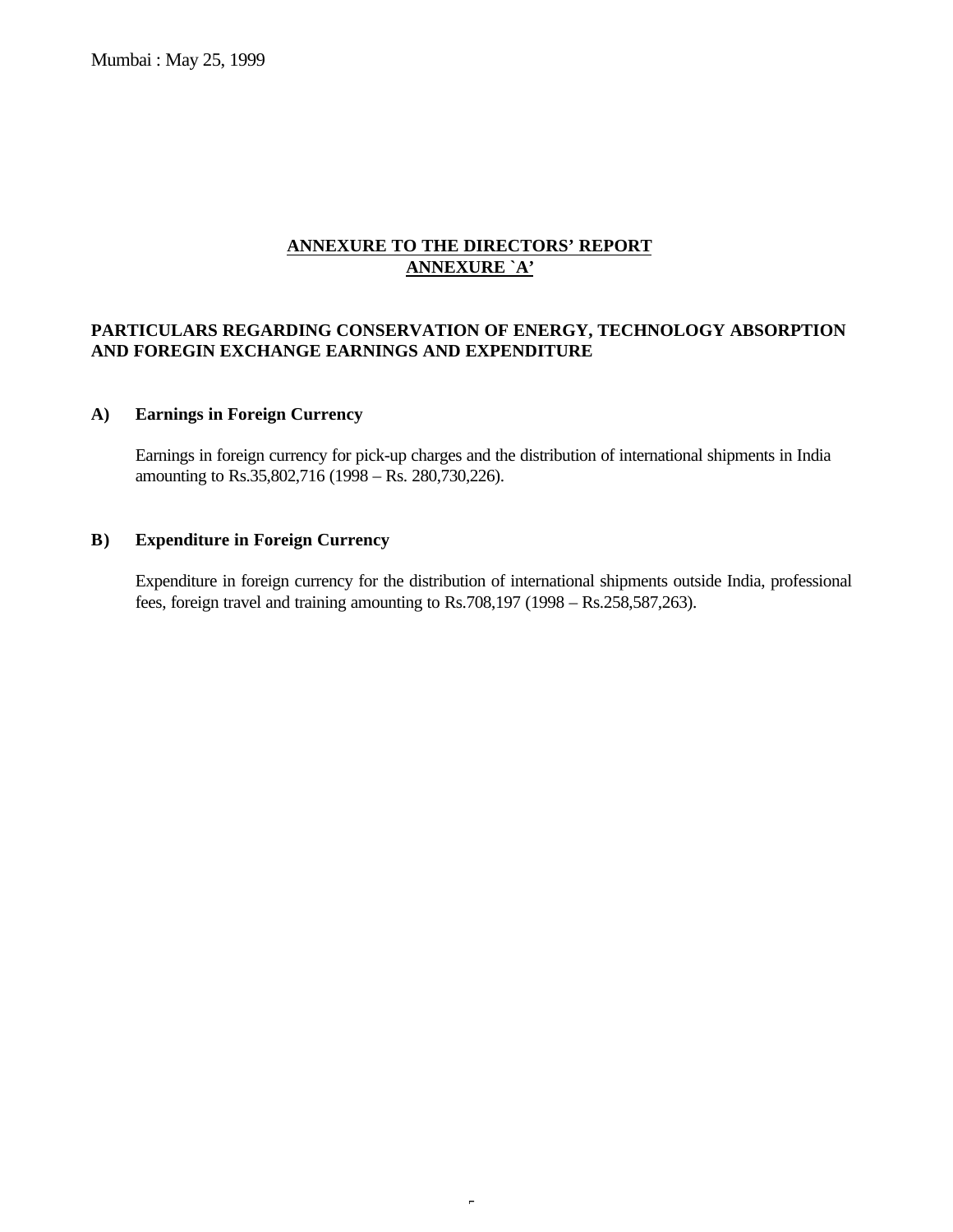### **BLUE DART EXPRESS LIMITED AUDITORS' REPORT**

### **To the Members of**

#### BLUE DART EXPRESS LIMITED

We have examined the accompanying balance sheet of BLUE DART EXPRESS LIMITED at March 31, 1999 and the related statements of profit and loss and cash flows for the year then ended. We have obtained all the information and explanations which, to the best of our knowledge and belief, were necessary for the purposes of our examination.

In our opinion, the financial statements referred to above give a true and fair view of the state of affairs of BLUE DART EXPRESS LIMITED at March 31, 1999 and of its profit and cash flows for the year then ended. The balance sheet and the related statement of profit and loss are in agreement with the books of account, comply with the accounting standards referred to in Section 211(3C) of the Companies Act, 1956 (`the Act') and are presented in the manner required by the Act. Further in our opinion, the Company has maintained proper books of account as required by law insofar as appears from our examination of those books.

We have also examined the matters specified in paragraphs 4 and 5 of the Manufacturing and Other Companies (Auditor's Report) Order, 1988 for the year ended March 31, 1999 as they relate to the Company. Our report thereon is annexed.

 $\overline{\phantom{a}}$ 

Arthur Andersen & Associates Chartered Accountants

> …………sd/-…………. **Narayan K.Seshadri** Partner

Mumbai May 25, 1999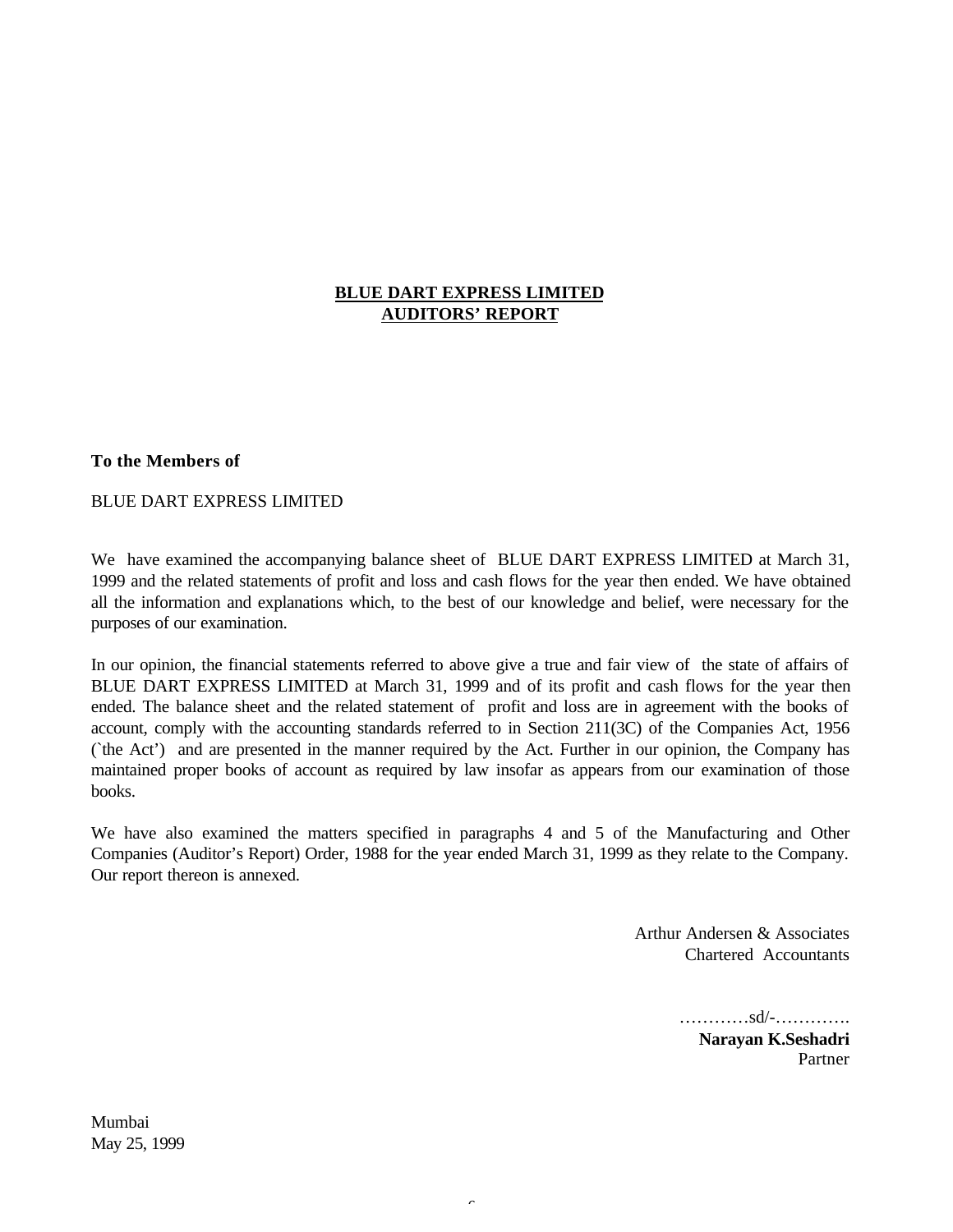### **BLUE DART EXPRESS LIMITED ANNEXURE TO AUDITORS' REPORT – MARCH 31, 1999**

- 1. The Company has maintained proper records showing full particulars, including quantitative details and situation, of the majority of its fixed assets. We are informed that management verifies its fixed assets on a rotational basis and that no material discrepancies were noted on the fixed assets verified during the year. In our opinion, the frequency of physical verification is reasonable.
- 2. The fixed assets of the Company have not been revalued during the year.
- 3. The Company does not have any stocks of finished goods, stores, spare parts or raw materials.
- 4. The Company has not taken any loans, secured or unsecured, from companies, firms or other parties listed in the register maintained under Section 301 of the Companies Act, 1956 and/or from companies under the same management as defined under Section 370(1B) of the Companies Act, 1956.
- 5. The Company has not granted any loans, secured or unsecured, to companies, firms or other parties listed in the register maintained under Section 301 of the Companies Act, 1956. The Company has granted unsecured loans to a company under the same management as defined under Section 370(1B) of the Companies Act, 1956. The rates of interest and other terms and conditions of such loans are, prima facie, not prejudicial to the interest of the Company.
- 6. The Company has given interest-free advances in the nature of loans to its employees and is recovering the principal amounts as stipulated.
- 7. In our opinion, the internal control procedures of the Company relating to the purchase of packing materials, equipment and other assets are adequate and commensurate with the size of the Company and the nature of its business.
- 8. In our opinion and according to the information and explanation given to us, the transactions of sale of services made in pursuance of contracts or arrangements entered in the register maintained under Section 301 of the Companies Act, 1956, and aggregating during the year to Rs.50,000 or more in respect of each party, were made at prices which are reasonable having regard to the prices at which similar transactions were made with other parties.
- 9. The Company has not accepted any deposits from the public to which the directives issued by the Reserve Bank of India and the provisions of Section 58A of the Companies Act, 1956 and the rules framed thereunder apply.
- 10. The Company's activities do not generate any by-products or scrap.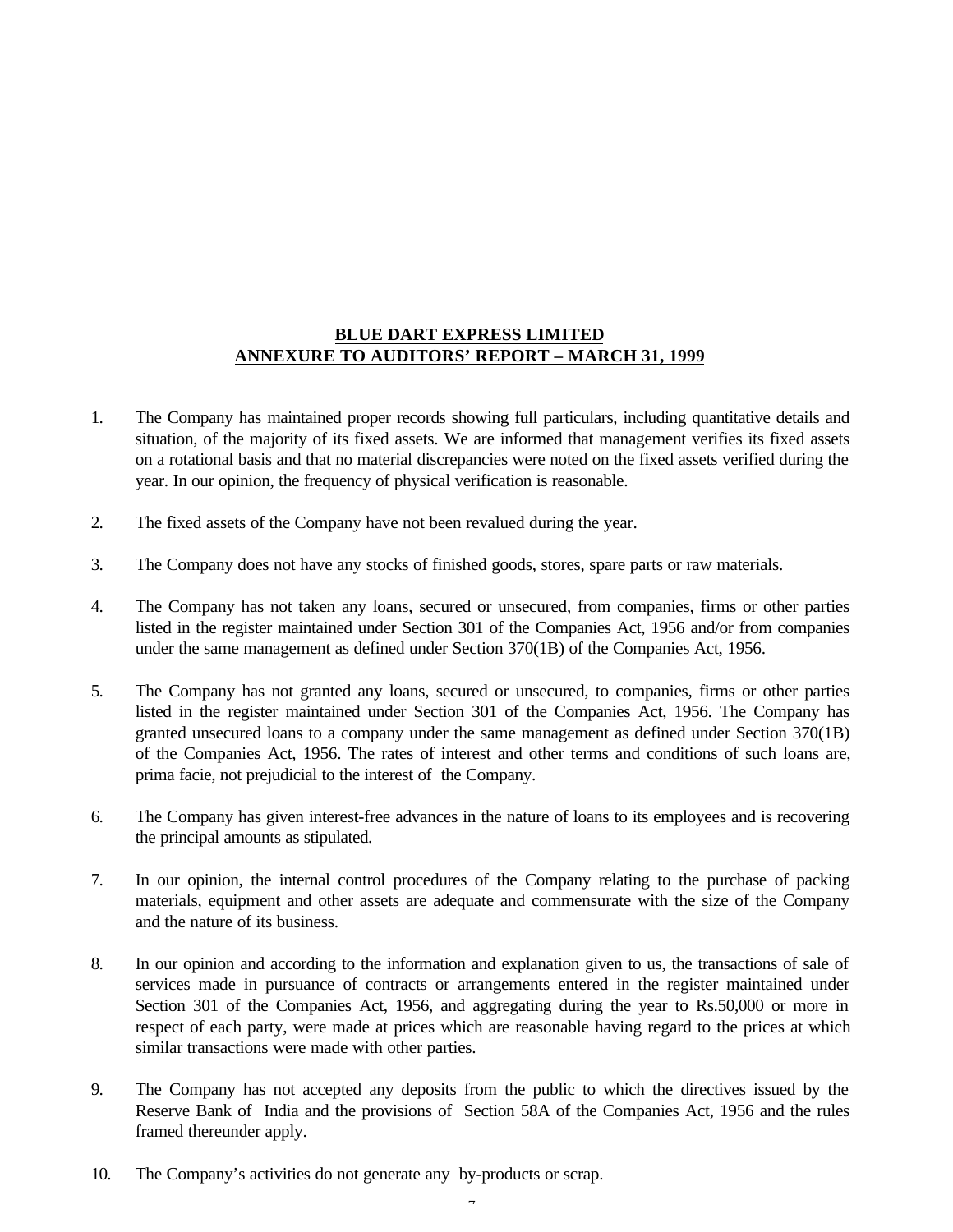- 11. In our opinion, the Company has an internal audit system, which is commensurate with its size and the nature of its business.
- 12. The Central Government has not prescribed the maintenance of cost records by the Company under Section 209(1) (d) of the Companies Act, 1956.
- 13. The Company has generally been regular in depositing Provident Fund and Employees' State Insurance dues with the appropriate authorities.
- 14. According to the records of the Company, and as per the information and explanations given to us, there were no amounts outstanding at March 31, 1999 in respect of undisputed income-tax, wealth-tax, salestax, customs duty and excise duty which were outstanding for a period of more than six months from the date they became payable.
- 15. On the basis of our examination of the books of account, and according to the information and explanations given to us, no personal expenses have been charged to the statement of profit and loss, for the year ended March 31, 1999.
- 16. The Company is not an industrial undertaking within the meaning of Section 3(1)(o) of the Sick Industrial Companies (Special Provisions) Act, 1985.

### **In respect of services activities-**

- 17. In our opinion, the Company has a reasonable system of recording receipts, issues and consumption of packing materials, commensurate with its size and the nature of its business. The nature of the activities carried out by the Company are such that the allocation of materials consumed to relative jobs and the allocation of man-hours utilised to relative jobs is not required.
- 18. In our opinion, the Company has reasonable system of authorisation at proper levels and an adequate system of internal controls commensurate with its size and the nature of its business, for the issue of packing material.

Arthur Andersen & Associates Chartered Accountants

…………sd/-………….

**Narayan K.Seshadri** Partner

Mumbai May 25, 1999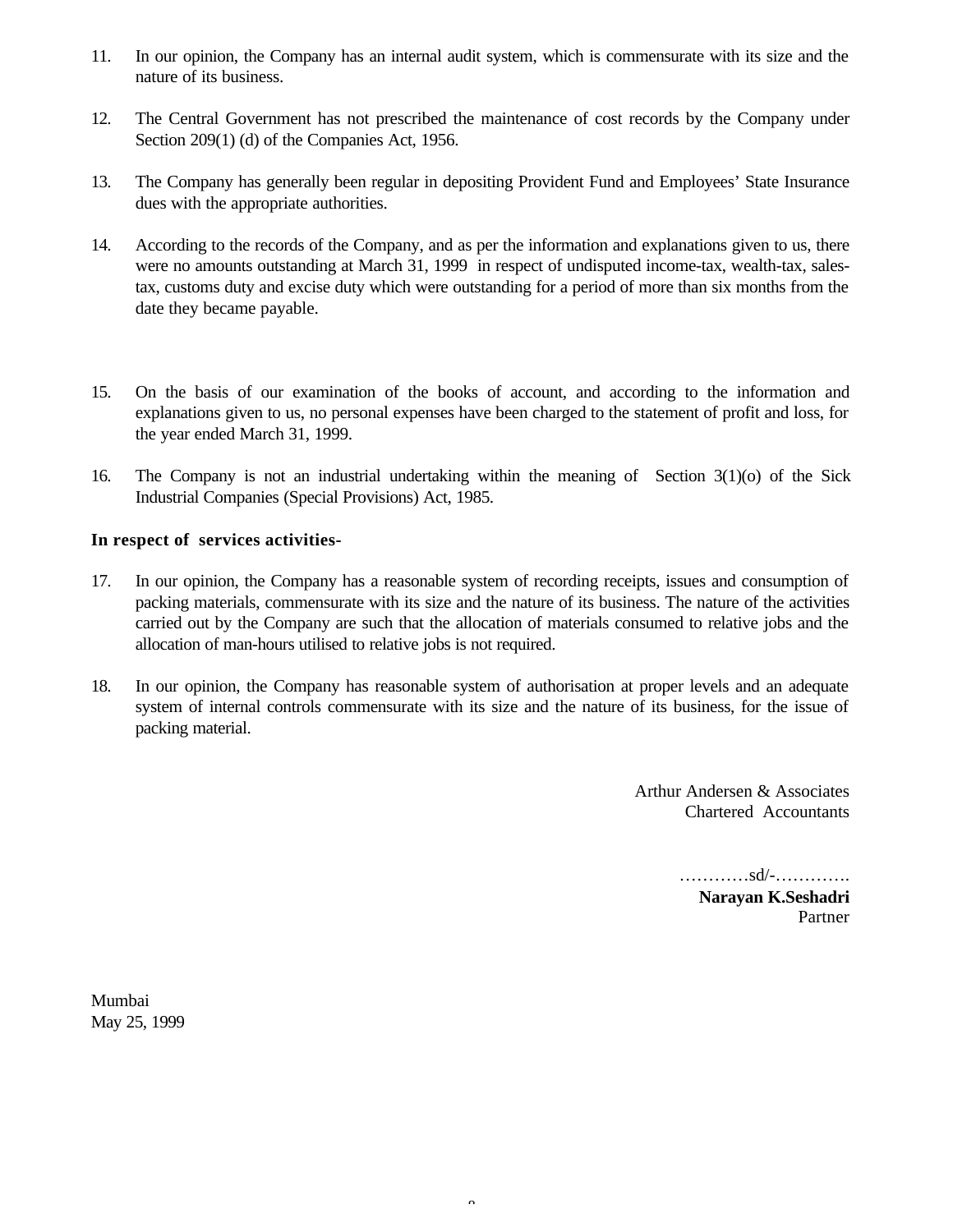### **BLUE DART EXPRESS LIMITED BALANCE SHEET -- MARCH 31, 1999**

**(All amounts in thousands of Rupees, unless otherwise indicated)**

**Note 1999 1998**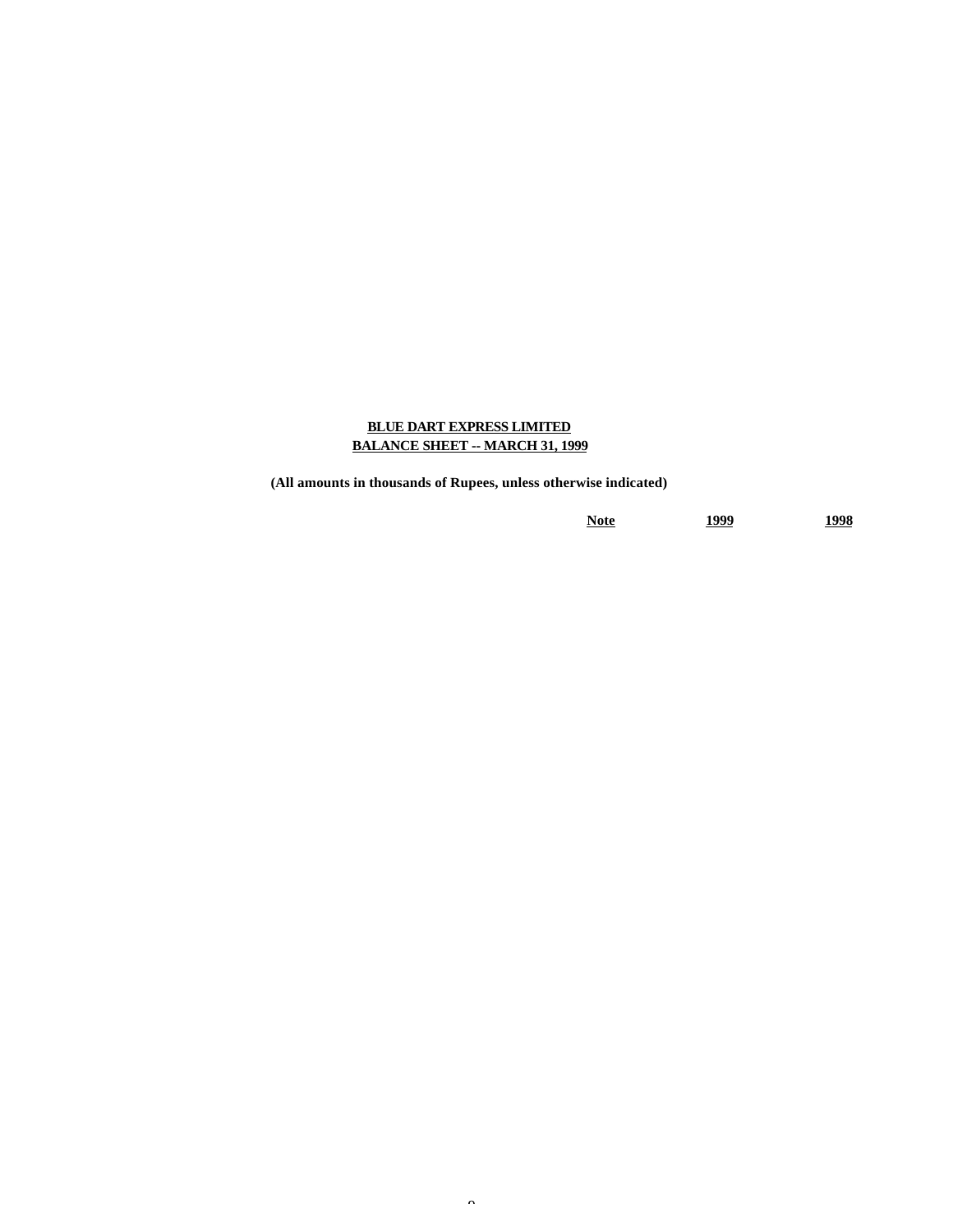#### **SOURCES OF FUNDS**

| <b>SHAREHOLDERS' FUNDS</b>                  |                       |                          |            |
|---------------------------------------------|-----------------------|--------------------------|------------|
| Share capital                               | 3                     | 118,839                  | 88,165     |
| Reserves and surplus                        | $\overline{4}$        | 675,484                  | 461,754    |
|                                             |                       | 794,323                  | 549,919    |
| Fully convertible debentures                |                       |                          | 204935     |
| <b>LOAN FUNDS</b>                           |                       |                          |            |
| Secured loans                               | 5                     | 544,596                  | 602,173    |
| Unsecured loans                             | 6                     | 27,000                   | 47,573     |
|                                             |                       | 571,596                  | 649,746    |
|                                             |                       | 1,365,919                | 1,404,600  |
| <b>APPLICATION OF FUNDS</b>                 |                       |                          |            |
| <b>FIXED ASSETS</b>                         | $2(a)$ , (e), (h) & 7 |                          |            |
| Cost                                        |                       | 363,088                  | 631,342    |
| Accumulated depreciation and amortisation   |                       | (132, 742)               | (149, 198) |
| Lease terminal adjustment                   |                       | $\overline{\phantom{a}}$ | 31,330     |
| Net book value                              |                       | 230,346                  | 513,474    |
| Capital work-in-progress                    |                       | 481,690                  | 302,438    |
| Capital advances                            |                       | 1,892                    | 1,818      |
|                                             |                       | 713,928                  | 817,730    |
| <b>INVESTMENTS</b>                          | $2(b)$ & 8            | 200,485                  | 200,485    |
| <b>CURRENT ASSETS, LOANS AND ADVANCES</b>   |                       |                          |            |
| Sundry debtors                              | 9(a)                  | 263,694                  | 308,074    |
| Cash and bank balances                      | 9(b)                  | 64,021                   | 45,996     |
| Loans and advances                          | 9(c)                  | 401,910                  | 324,405    |
|                                             |                       | 729,625                  | 678,475    |
| <b>CURRENT LIABILITIES AND PROVISIONS</b>   |                       |                          |            |
| <b>Current liabilities</b>                  | 10(a)                 | (287, 117)               | (327, 354) |
| Provisions                                  | 10(b)                 | (22, 666)                | (3,674)    |
|                                             |                       | (309, 783)               | (331, 028) |
| Net current assets                          |                       | 419,842                  | 347,447    |
| MISCELLANEOUS EXPENDITURE                   |                       |                          |            |
| (to the extent not written off or adjusted) | $2(c)$ & 11           | 31,664                   | 38,938     |
|                                             |                       | 1,365,919                | 1,404,600  |
|                                             |                       |                          |            |

The accompanying notes 1 to 25 are an integral part of this balance sheet.

|              |                              | Tushar K Jani                                                  | Clyde C Cooper                                                                                                                     |
|--------------|------------------------------|----------------------------------------------------------------|------------------------------------------------------------------------------------------------------------------------------------|
|              |                              | Chairman                                                       | Managing Director                                                                                                                  |
|              |                              |                                                                |                                                                                                                                    |
|              |                              | Khushroo M Dubash                                              | Suresh G Sheth                                                                                                                     |
|              |                              | Director                                                       | Director                                                                                                                           |
|              |                              | $\ldots \ldots \ldots \ldots \ldots \ldots$                    |                                                                                                                                    |
|              | Arthur Andersen & Associates | Air Marshal S.S.Ramdas (Retd.)                                 | Gordon S.Byrn                                                                                                                      |
|              | <b>Chartered Accountants</b> | Director                                                       | Alternate Director for                                                                                                             |
|              |                              |                                                                | Anil Thadani                                                                                                                       |
|              |                              |                                                                | $\dots\dots\dots\dots\dots\dots s d/- \dots\dots\dots\dots\dots \dots \dots \dots \dots \dots \dots s d/- \dots \dots \dots \dots$ |
| Mumbai       | Narayan K.Seshadri           | Yogesh Dhingra                                                 | Tushar Gunderia                                                                                                                    |
| May 25, 1999 | Partner                      | Chief Financial Officer                                        | Company Secretary                                                                                                                  |
|              |                              | <b>BLUE DART EXPRESS LIMITED</b>                               |                                                                                                                                    |
|              |                              | STATEMENT OF PROFIT AND LOSS FOR THE YEAR ENDED MARCH 31, 1999 |                                                                                                                                    |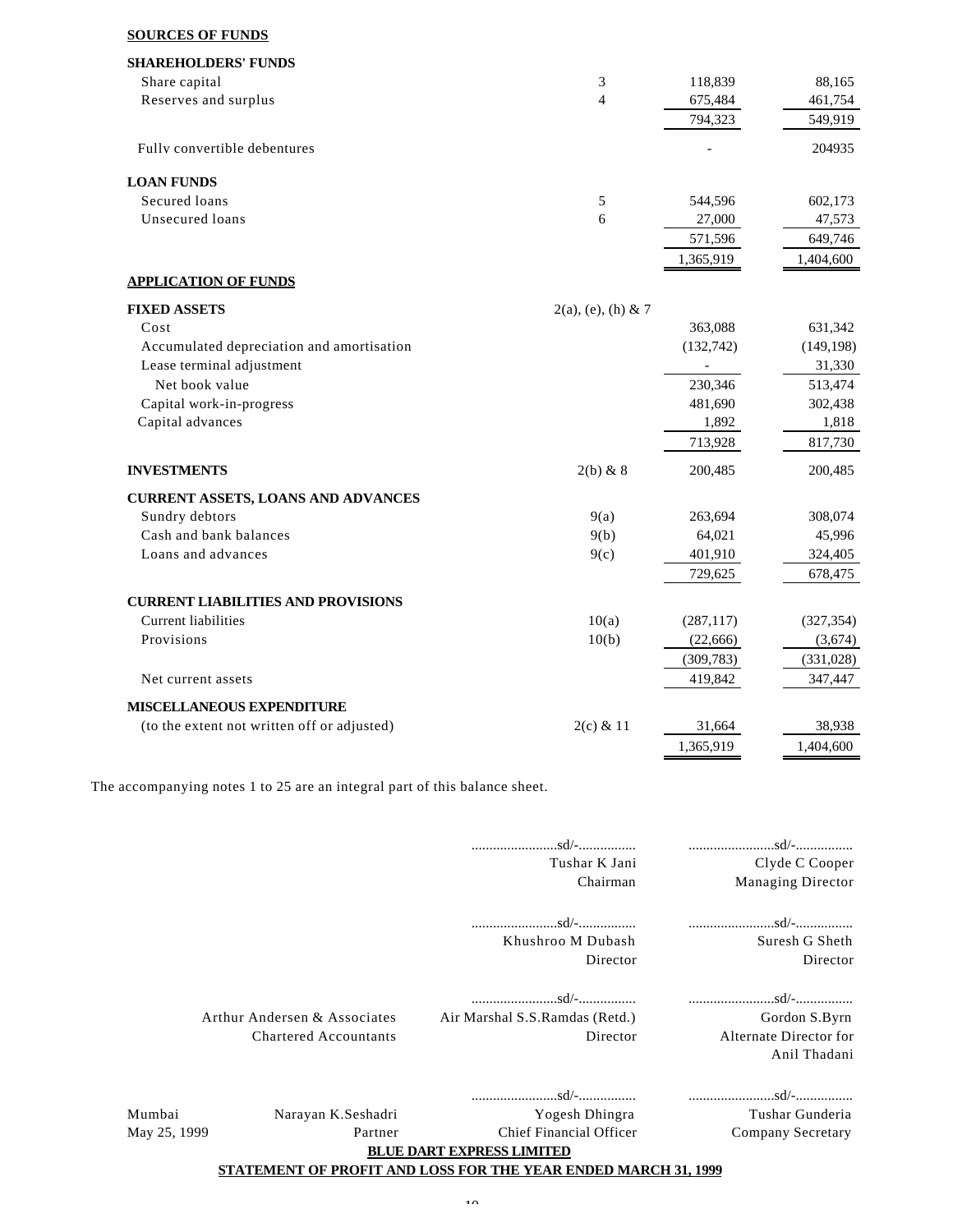#### **(All amounts in thousands of Rupees, unless otherwise indicated)**

|                                               | <b>Note</b> | 1999        | 1998        |
|-----------------------------------------------|-------------|-------------|-------------|
| <b>REVENUES</b>                               |             |             |             |
| Service charges                               | 2(d)        | 1,686,724   | 1,608,479   |
| Lease rentals                                 | $2(e)$ & 12 | 73,495      | 100,725     |
|                                               |             | 1,760,219   | 1,709,204   |
| <b>OPERATING COSTS</b>                        |             |             |             |
| Freight, handling and servicing costs         | 13          | (1,094,624) | (1,158,594) |
| Employee costs                                | $2(f)$ & 14 | (272, 023)  | (240, 625)  |
| Selling and administration expenses           | 15          | (93,003)    | (115,825)   |
| Establishment costs                           | 16          | (109, 404)  | (113, 677)  |
|                                               |             | (1,569,054) | (1,628,721) |
| Profit before tax, interest, depreciation and |             |             |             |
| other items                                   |             | 191,165     | 80,483      |
| Depreciation and amortisation                 | $2(a) \& 7$ | (49, 596)   | (53,271)    |
| Interest expense, net                         | 17          | (71, 464)   | (51, 714)   |
| Profit/(loss) before tax and other items      |             | 70,105      | (24,502)    |
| Restructuring cost                            |             |             | (17, 873)   |
| Profit/(loss) before tax                      |             | 70,105      | (42, 375)   |
| Provision for tax                             |             |             |             |
| - current year                                | 2(i)        | (3,507)     |             |
| - prior year, net                             |             | (6, 566)    |             |
| Net profit                                    |             | 60,032      | (42, 375)   |
| Profit and loss account, beginning of year    |             | (10,978)    | 31,397      |
| Profit available for appropriation            |             | 49,054      | (10,978)    |
| Proposed dividend                             |             | (16, 342)   |             |
| Corporate tax on proposed dividend            |             | (1,797)     |             |
| Transfer to general reserve                   | 4           | (5,000)     |             |
| Profit and loss account, end of year          | 4           | 25,915      | (10,978)    |

The accompanying notes 1 to 25 are an integral part of this statement.

| Clyde C Cooper<br>Managing Director                     | Tushar K Jani<br>Chairman                                                                                                                                                         |                                                              |                        |
|---------------------------------------------------------|-----------------------------------------------------------------------------------------------------------------------------------------------------------------------------------|--------------------------------------------------------------|------------------------|
| Suresh G Sheth<br>Director                              | Khushroo M Dubash<br>Director                                                                                                                                                     |                                                              |                        |
| Gordon S.Byrn<br>Alternate Director for<br>Anil Thadani | $\dots\dots\dots\dots\dots\dots\ldots$ sd/- $\dots\dots\dots\dots\dots\dots\dots\dots\dots\dots\dots\dots\ldots\ldots\ldots\ldots$<br>Air Marshal S.S. Ramdas (Retd.)<br>Director | Arthur Andersen & Associates<br><b>Chartered Accountants</b> |                        |
| Tushar Gunderia<br>Company Secretary                    | Yogesh Dhingra<br>Chief Financial Officer                                                                                                                                         | Narayan K.Seshadri<br>Partner                                | Mumbai<br>May 25, 1999 |

- 11-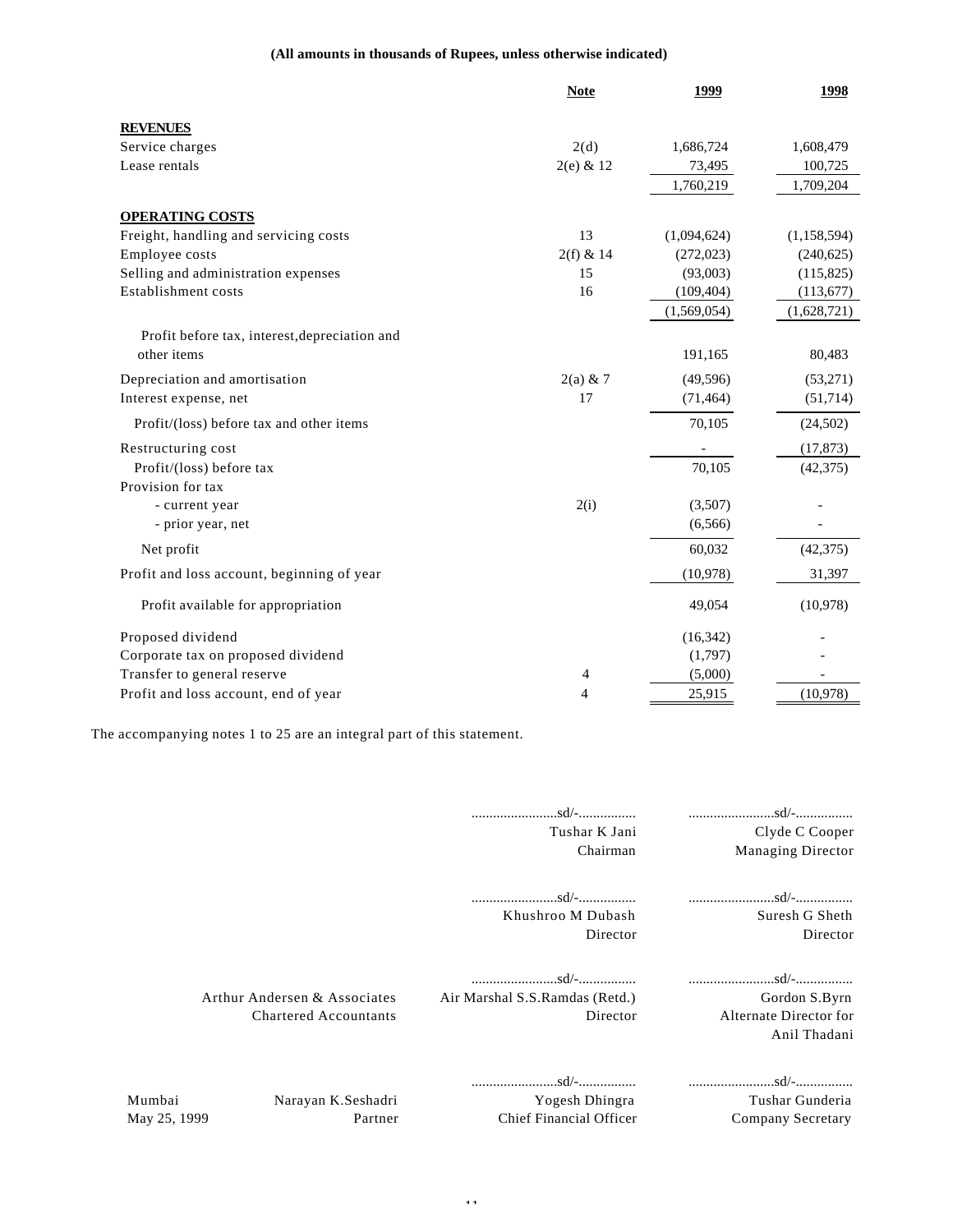#### **BLUE DART EXPRESS LIMITED STATEMENT OF CASH FLOWS FOR THE YEAR ENDED MARCH 31, 1999**

#### **(All amounts in thousands of Rupees, unless otherwise indicated)**

|                                                                | <b>Note</b> | 1999                     | 1998       |
|----------------------------------------------------------------|-------------|--------------------------|------------|
| <b>CASH FLOWS PROVIDED BY /(USED IN) OPERATING ACTIVITIES:</b> |             |                          |            |
| Profit/(loss) before tax                                       |             | 70,105                   | (42,375)   |
| Adjustments to reconcile profit before tax to cash provided by |             |                          |            |
| operations:                                                    |             |                          |            |
| Depreciation and amortisation                                  |             | 49,596                   | 53.271     |
| Interest expense                                               |             | 87,804                   | 70,374     |
| Miscellaneous expenses written off                             |             | 13,494                   | 10,678     |
| Expenses deferred during the year                              |             | (6,220)                  | (30, 525)  |
| Lease equalisation credit                                      |             | (14,350)                 | (20, 326)  |
| Loss on retirement of fixed assets, net                        |             | 2,508                    | 10         |
| Interest income                                                |             | (16,340)                 | (18,660)   |
| (Increase)/decrease in current assets, loans and advances:     |             |                          |            |
| Sundry debtors                                                 |             | 44,380                   | 13,183     |
| Loans and advances, excluding advance taxes                    |             | (63,988)                 | 50,753     |
| (Increase)/Decrease in current liabilities and provisions      |             | (67,036)                 | 6,636      |
| Cash provided by operating activities                          |             | 99,953                   | 93,019     |
| Income-tax refund received                                     |             | 17,615                   | 19,910     |
| Income-tax paid                                                |             | (25,300)                 | (20, 965)  |
| Net cash provided by operating activities                      |             | 92,268                   | 91,964     |
| CASH FLOWS PROVIDED BY/(USED IN) INVESTING ACTIVITIES:         |             |                          |            |
| Additions to fixed assets including capital work-in-progress   | 23          | (181, 859)               | (139, 593) |
| Purchase of investments                                        |             |                          | (100,060)  |
| Interest received                                              |             | 435                      | 919        |
| Proceeds from retirement of fixed assets                       |             | 293,471                  | 2,106      |
| Net cash (used in)/provided by investing activities            |             | 112,047                  | (236, 628) |
| CASH FLOWS PROVIDED BY/(USED IN) FINANCING ACTIVITIES:         |             |                          |            |
| Proceeds from issue of share capital                           |             | 202,511                  | 17         |
| Proceeds from issue of fully convertible debentures (net)      |             | (204, 935)               | 204,935    |
| Net repayment of secured loans                                 |             | (54, 461)                | (8,647)    |
| Net repayment of unsecured loans                               |             | (20, 573)                | (90, 852)  |
| Net proceeds from bank overdraft                               |             | (21, 159)                | 71,924     |
| Interest paid                                                  |             | (87, 673)                | (76, 283)  |
| Dividend paid                                                  |             | $\overline{\phantom{a}}$ | (13,275)   |
| Net cash (used in)/provided by financing activities            |             | (186,290)                | 87,819     |
| NET INCREASE/(DECREASE) IN CASH AND CASH EQUIVALENTS           |             | 18,025                   | (56, 845)  |
| CASH AND CASH EQUIVALENTS, beginning of year                   | 9(b)        | 45,996                   | 102,841    |
| CASH AND CASH EQUIVALENTS, end of year                         | 9(b)        | 64,021                   | 45,996     |

The accompanying notes 1 to 25 are an integral part of this statement

|                                                              | Tushar K Jani<br>Chairman                  | Clyde C Cooper<br><b>Managing Director</b> |
|--------------------------------------------------------------|--------------------------------------------|--------------------------------------------|
|                                                              | Khushroo M Dubash<br>Director              | Suresh G Sheth<br>Director                 |
| Arthur Andersen & Associates<br><b>Chartered Accountants</b> | Air Marshal S.S.Ramdas (Retd.)<br>Director | Gordon S.Byrn<br>Alternate Director for    |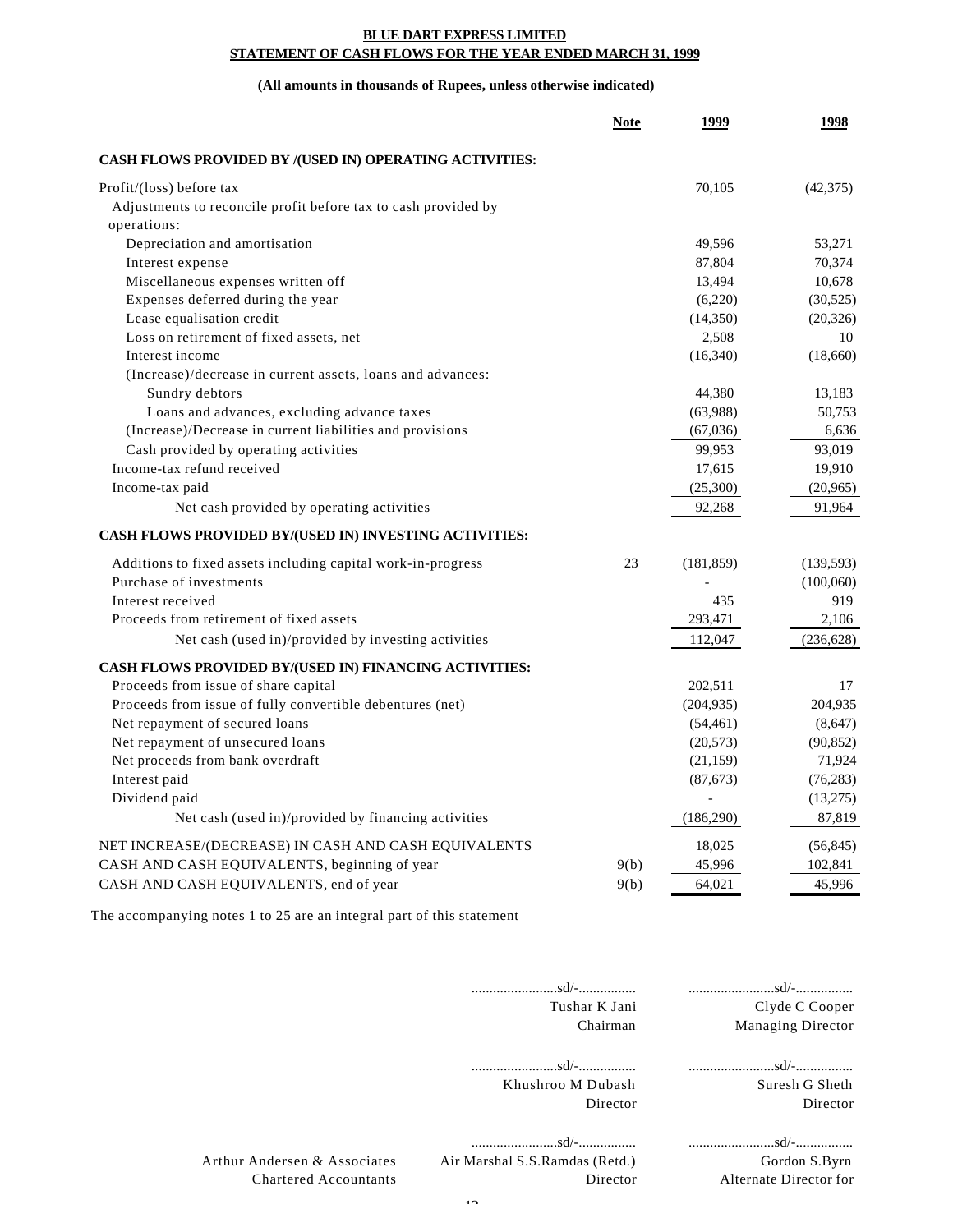|              |                    | $\ldots \ldots \ldots \ldots \ldots \ldots \ldots$ |                   |
|--------------|--------------------|----------------------------------------------------|-------------------|
| Mumbai       | Naravan K.Seshadri | Yogesh Dhingra                                     | Tushar Gunderia   |
| May 25, 1999 | Partner            | Chief Financial Officer                            | Company Secretary |

#### **BLUE DART EXPRESS LIMITED NOTES TO THE FINANCIAL STATEMENTS FOR THE YEAR ENDED MARCH 31, 1999**

#### **(All amounts in thousands of Rupees, unless otherwise indicated)**

#### **1. Background**

Blue Dart Express Limited ('the Company') is primarily engaged in the business of integrated air and ground transportation of time-sensitive packages to various destinations in the domestic and international sectors. The Company has a reciprocal agreement with Federal Express Corporation ('FedEx') to supplement their respective distribution networks for international shipments.

The Company extended its relationship with FedEx by entering into an agreement on May 7, 1997, under which the Company has become the exclusive provider of pick-up, domestic transportation, customs clearance and delivery services to FedEx in India, besides being the sole preferred consolidator for FedEx International priority services.

The Company is also engaged in the leasing business.

#### **2. Summary of significant accounting policies**

The financial statements are prepared under the historical cost convention, on the accrual basis of accounting, in accordance with the accounting standards referred to in Section 211 (3C) of the Companies Act, 1956 ('the Act'). The significant accounting policies are as follows:

#### **(a) Fixed assets and depreciation/amortisation**

Fixed assets are stated at cost less accumulated depreciation/amortisation. The Company capitalises all costs relating to the acquisition and installation of fixed assets. Costs incurred to carry out substantial modifications to fixed assets are also capitalised.

Interest on borrowed funds used to finance the acquisition and modification of fixed assets, up to the date the assets are ready for use, is capitalised and included in the cost of these assets.

Depreciation is provided pro-rata to the period of use on the straight–line method in the manner specified in Schedule XIV to the Companies Act, 1956 ('the Act') at the rates prescribed therein or based on the useful life of assets, whichever is higher. Depreciation rates other than Schedule XIV to the Act are provided for the Company's aircraft, which are depreciated at 8 per cent per annum.

Goodwill represents the excess of the value of the erstwhile partnership business as a whole over its net asset value as at the date of registration and is stated at cost less accumulated amortisation. Goodwill is amortised using the straight-line method over a period of 20 years.

#### **(b) Investments**

Investments are long-term in nature and are hence stated at cost.

#### **(c) Miscellaneous expenditure**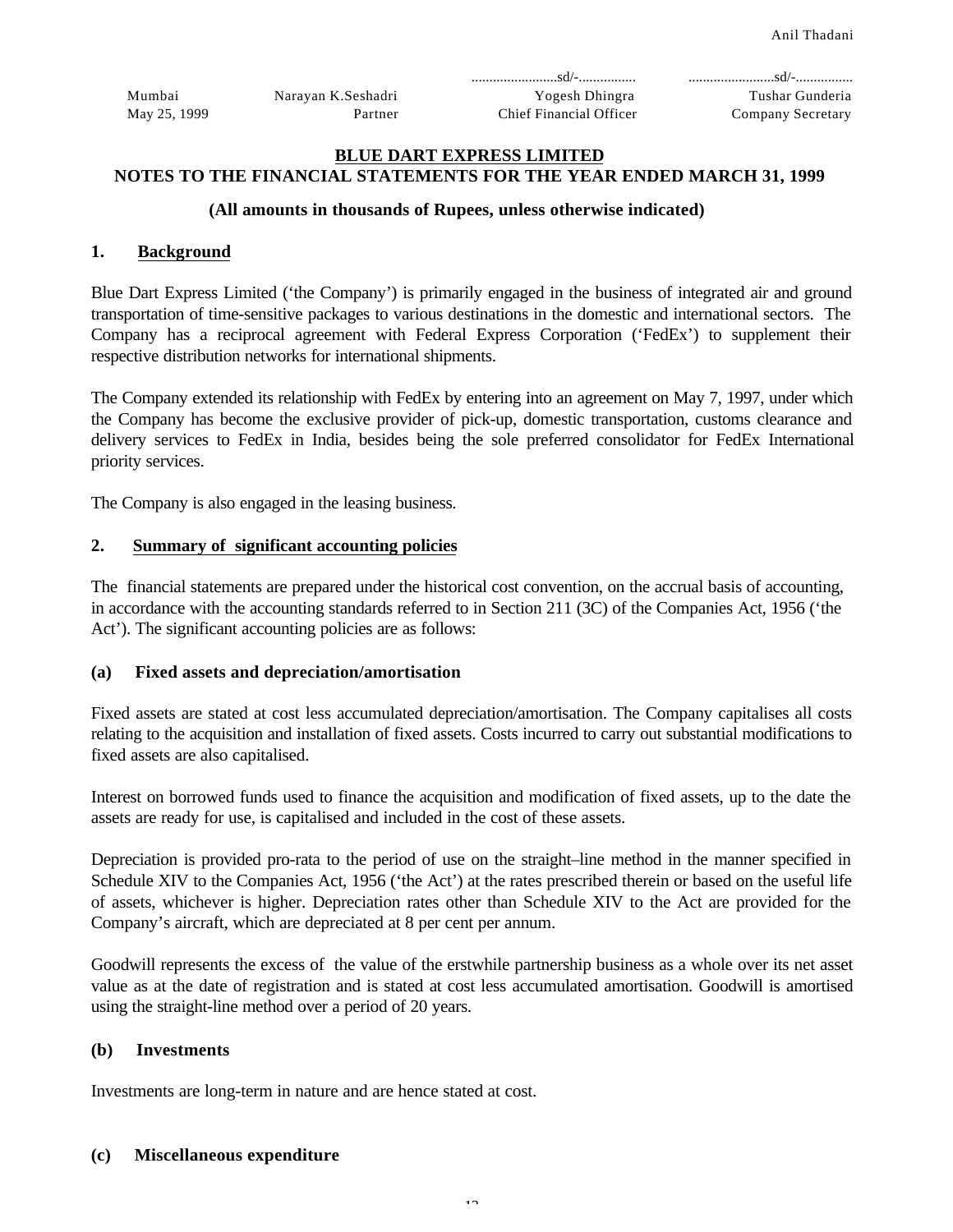Miscellaneous expenditure primarily comprises advertising costs directly linked to introduction of new products, long-term contract negotiation costs, initial costs for setting up new business and costs directly incurred in upgrading the Company's computerised domestic tracking ssystem.

Advertising costs are deferred and amortised on the straight-line method over a period of 3 years beginning from the financial year in which these expenses are incurred. Costs incurred in upgrading the system and contract negotiation are deferred and amortised on the straight-line method over a period of 5 years beginning from the date on which the system/contract became operational.

### **(d) Service charges**

Service charges for the transportation of shipments are recognised as income when shipments are manifested and represent amounts invoices, net of all discounts and allowances.

### **(e) Lease rentals**

Lease rentals represent income earned from the leasing of aircraft and its accessories to Blue Dart Aviation Limited ('Blue Dart Aviation'), the Company's wholly owned subsidiary, as adjusted for the annual lease charge/lease equalisation credit.

### **(f) Retirement benefits**

Retirement benefits to employees comprise payments to gratuity, superannuation and provident funds as per the approved schemes of the Company and leave encashment entitlements, in accordance with the polices of the Company.

The Company's employees are covered under the group gratuity and superannuation schemes with the Life Insurance Corporation of India ('LIC'). The schemes are defined benefit scheme and are funded in line with the LIC's actuarial valuation carried out at year end.

Contribution to the provident fund, a defined contribution scheme, are charged to the statement of profit and loss.

Liability in respect of leave encashment, a defined benefit scheme, is provided for based on an actuarial valuation carried out by an independent actuary.

### **(g) Foreign currency transactions**

Foreign currency transactions during the year are recorded at the exchange rates prevailing on the dates of the transactions. Foreign currency denominated assets and liabilities are translated into rupees at the exchange rates prevailing at the date of the balance sheet. All exchange differences are dealt with in the statement of profit and loss, except those relating to the acquisition of fixed assets, which are adjusted in the cost of the fixed assets.

### **(h) Hire purchase contracts**

The cash value of fixed assets acquired under hire purchase contracts is capitalised and depreciated in accordance with the fixed assets and depreciation policy of the Company. Interest payable under hire purchase contracts is charged on the straight-line method to the statement of profit and loss, over the priod of the hire purchase contracts

### **(i) Income-tax**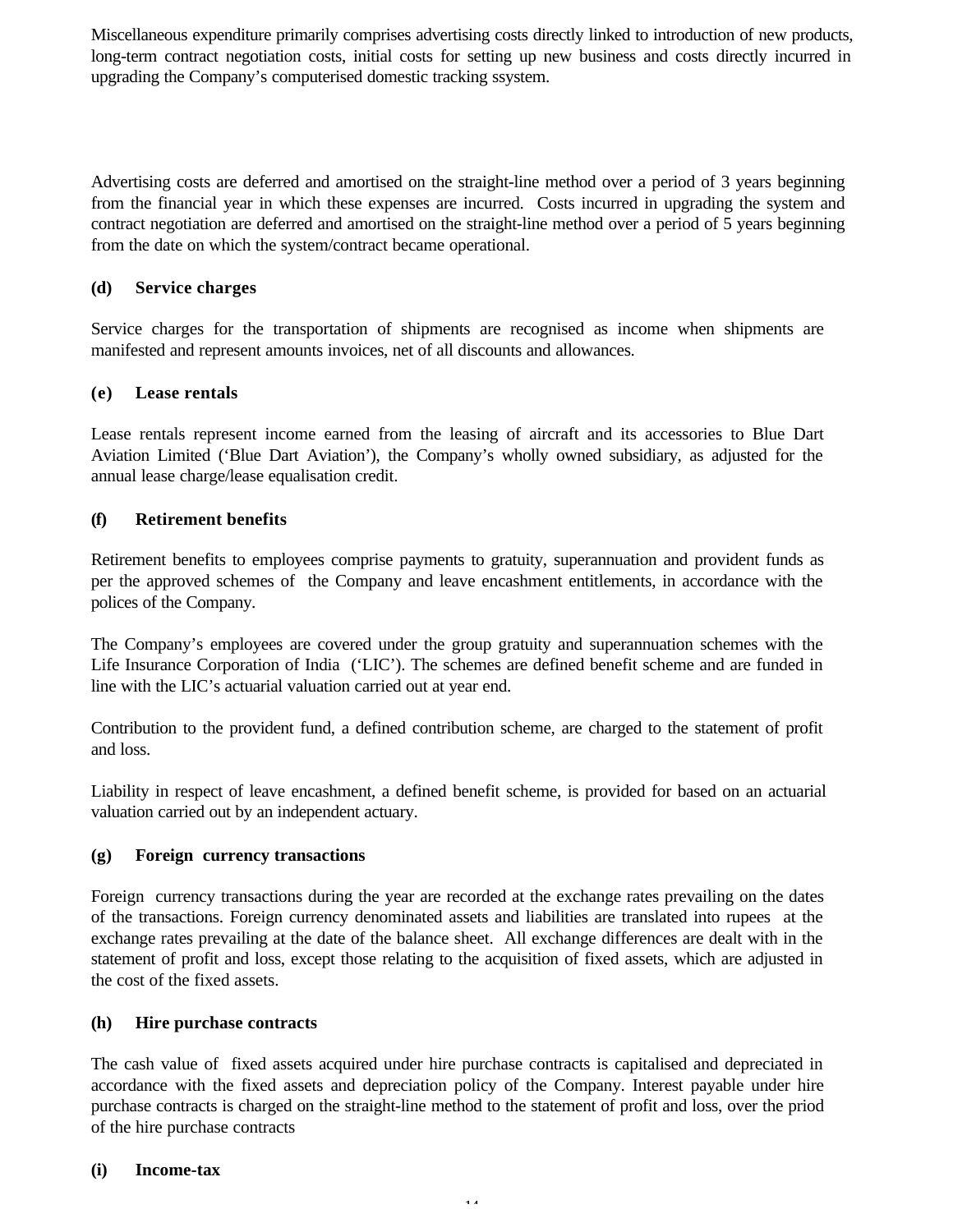Provision for income-tax is made on the assessable income at the applicable tax rate under Minimum Alternate Tax.

| 1998     |
|----------|
|          |
|          |
| 400,000  |
|          |
|          |
| 88,500   |
| (335)    |
| 88,165   |
|          |
|          |
|          |
| 1998     |
|          |
| 338,475  |
| 16       |
| 338,491  |
|          |
|          |
| 134,241  |
|          |
|          |
| 134,241  |
| (10,978) |
|          |

On April 25, 1997, the Company allotted 2,300,000 unsecured convertible debentures, of the face value of Rs. 100 each, aggregating Rs. 230 million to Newfields Holdings Limited, a company incorporated in Mauritius. Under the terms of the issue, the Company converted these debentures into 3,066,667 equity shares of Rs. 10 each at a premium of Rs. 65 per share on July 31, 1998. As a consequence thereof, the share capital stands increased by Rs. 30,666 and share premium stands increased by Rs. 171,837, net of issue expenses and placement costs of Rs. 27,497.

### **5. Secured loans**

|                                                             | 1999    | 1998    |
|-------------------------------------------------------------|---------|---------|
| Debentures (see (a) below)                                  | 127,500 | 85,000  |
| Term Loans                                                  |         |         |
| From bank (see (b) below)                                   | 112,084 | 103,674 |
| From financial institutions (see (c) below)                 | 121,250 | 205,643 |
| Working capital loans (see (d) below)                       | 164,477 | 185,636 |
| Obligations under hire purchase contracts (see (e) below)   | 19,285  | 22,220  |
|                                                             | 544,596 | 602,173 |
| Aggregate amount of secured loans repayable within one year |         |         |
| (excluding working capital loans)                           | 126,575 | 107,614 |

(a) Debentures include: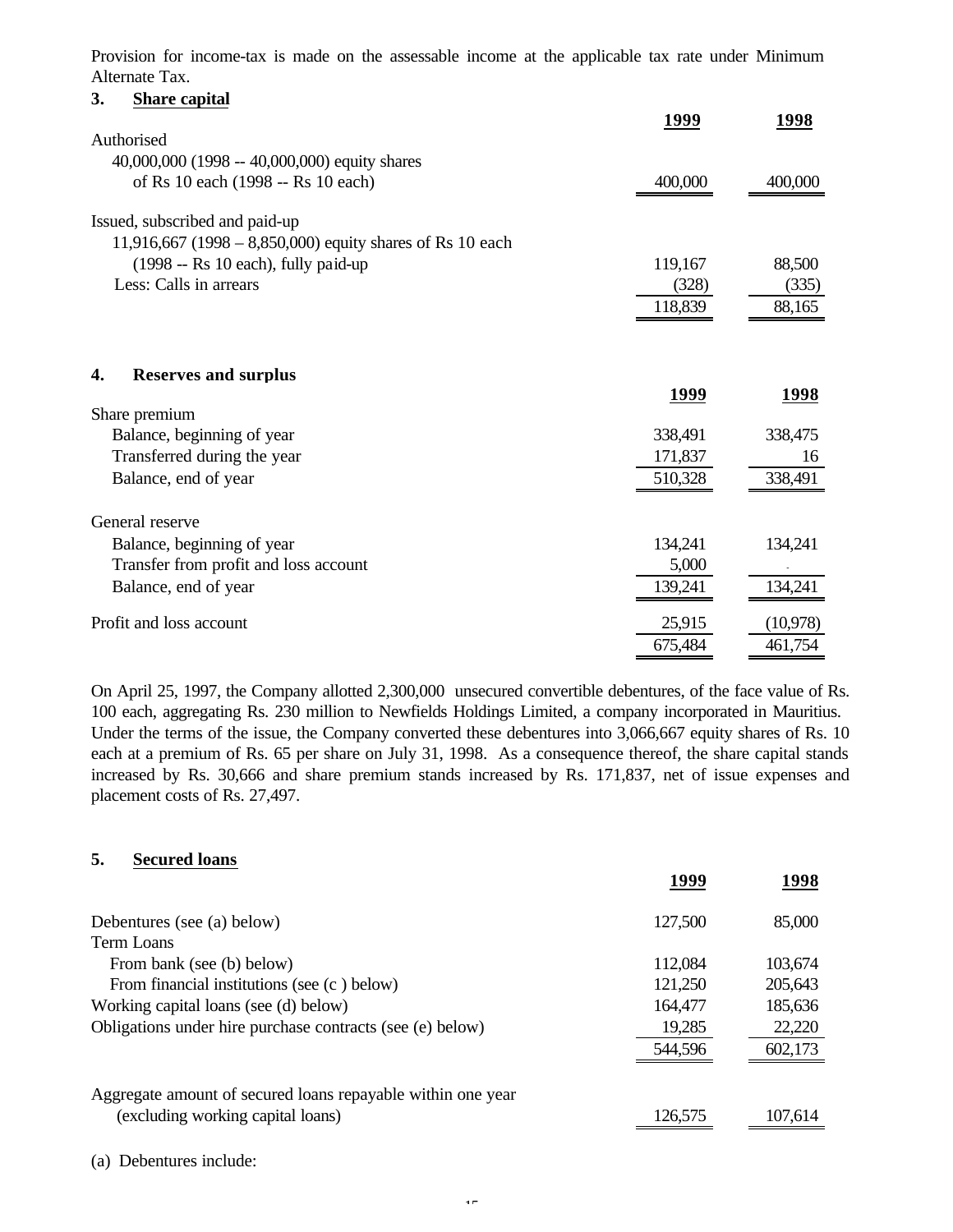- Rs 50,0000, 15.50 per cent non-convertible debentures ('NCDs') which are secured by a pari passu first charge on the Company's movable and immovable property and personal guarantee of certain directors. These NCDs are redeemable in three instalments in November 1999, May 2000 and November 2000.
- Rs. 50,000, 16.75 per cent NCDs which are secured by a pari passu first charge on the Company's movable and immovable property and personal guarantee of certain directors. These NCDs are redeemable in three instalments in February 2002, February 2003 and February 2004.
- Rs. 15,000, 19 per cent NCDs which are secured by a pari passu first charge on the Company's movable and immovable property. These NCDs are redeemable in January 2000
- Rs. 12,500, 19 per cent NCD's which are to be secured by a second charge on Company's movable and immovable property. These NCDs are redeemable in June 2000 with an early redemption option in December 1999.
- (b) Term Loans from banks include:
- Rs. 69,201, 9 per cent foreign currency term loan which is secured by a pari passu first charge on the Company's movable and immovable property. Currently, certain directors of the Company have provided personal guarantees to the Bank, which will be cancelled upon creation of any equitable mortgage on the Company's immovable property. This loan is repayable in 8 half-yearly instalments, which commenced in March 1998.
- Rs. 42,883, 18 per cent term loan which is secured by a pari passu first charge on the movable and immovable property of the Company. Currently, certain directors of the Company have provided personal guarantees to the Bank, which will be cancelled upon creation of an equitable mortgage on the Company's immovable property. This loan is repayable in 60 monthly instalments which commenced in May 1998.
- (c) Term Loans from financial institutions include:
- Rs. 50,000, 19.70 per cent term loan which is secured by a pari passu first charge on the Company's movable and immovable property. The loan is repayable in 17 quarterly instalments which commenced in August 1997.
- Rs. 71,250, 18.50 per cent term loan which is secured by a pari passu first charge on the Company's movable and immovable property. The loan is repayable in 16 quarterly instalments which commenced in April 1998.
- (d) Working capital loans comprise of bank overdrafts and working capital demand loans from the Company's bankers. These are repayable on demand and are secured by hypothecation of book debts, collateral security on the Company's property at Bhiwandi and a second charge on the Company's movable and immovable property
- (e) Obligations under hire purchase contracts are typically for a 5- year period and are secured by fixed assets acquired under these contracts.

### **6. Unsecured loans**

|                          | 1999   | 1998   |
|--------------------------|--------|--------|
| Inter corporate deposits | 27,000 | 47,573 |

These are repayable on demand or within one year.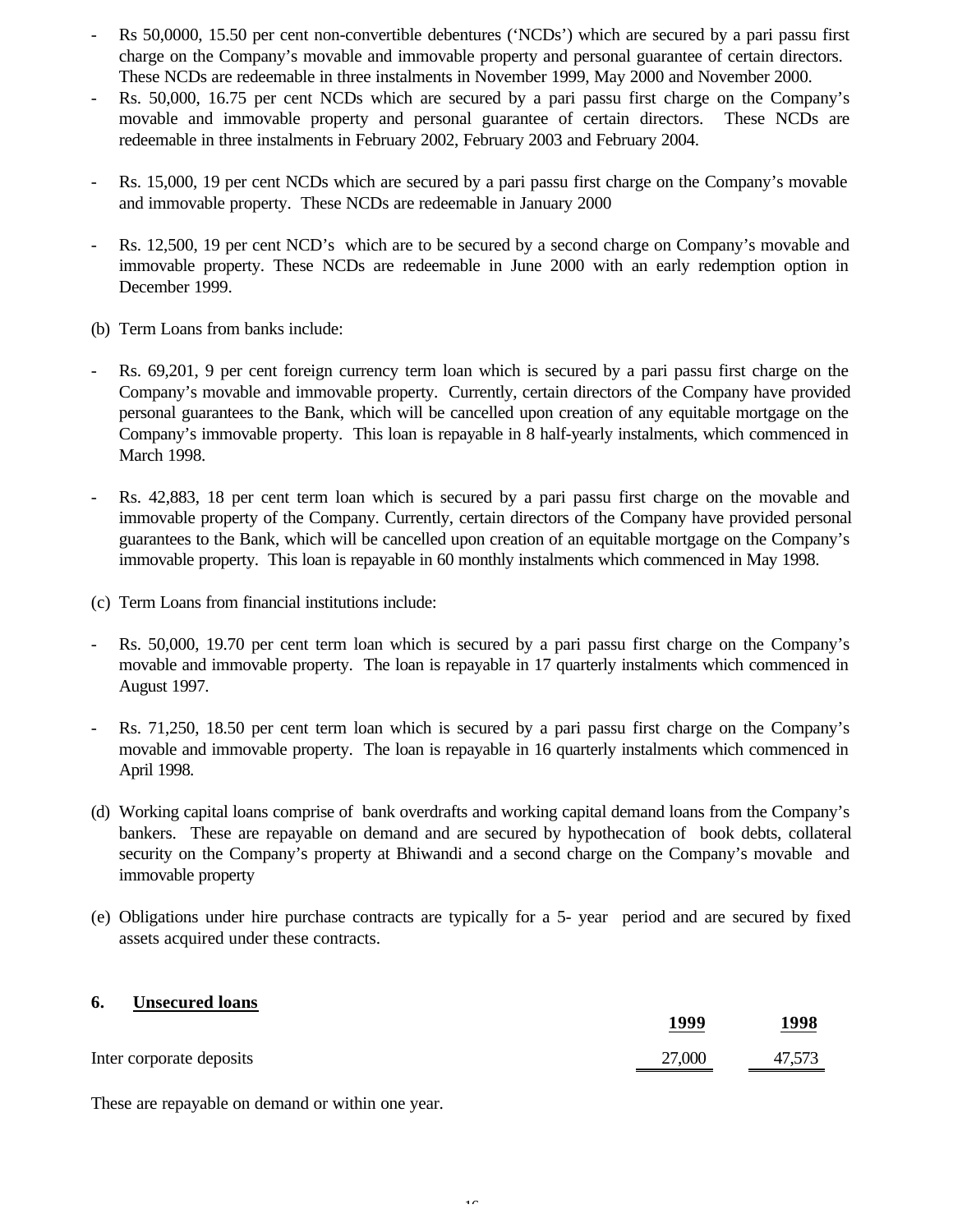## **7. Fixed assets**

|                                                     | Balance,  |            |            | <b>Balance</b> |
|-----------------------------------------------------|-----------|------------|------------|----------------|
|                                                     | beginning | Additions/ | Deletions/ | end of         |
|                                                     | of year   | charge     | Disposals  | year           |
| Cost                                                |           |            |            |                |
| Goodwill                                            | 30,000    |            |            | 30,000         |
| Land                                                | 1,800     |            |            | 1,800          |
| <b>Buildings</b>                                    | 19,302    | 402        | (1,441)    | 18,263         |
| Office equipment                                    | 31,260    | 5,081      | (55)       | 36,286         |
| Electrical equipment                                | 37,797    | 4,397      | (392)      | 41,802         |
| Furniture and fixtures                              | 58,774    | 4,120      | (565)      | 62,329         |
| Computers                                           | 111,013   | 21,342     | (350)      | 132,005        |
| Vehicles                                            | 22,879    | 729        | (1,685)    | 21,923         |
| Assets given on lease :                             |           |            |            |                |
| Aircraft                                            | 301,269   |            | (301,269)  |                |
| Others                                              | 17,248    | 1,432      |            | 18,680         |
|                                                     | 631,342   | 37,503     | (305, 757) | 363,088        |
| <b>Accumulated depreciation and</b><br>amortisation |           |            |            |                |
| Goodwill                                            | 10,500    | 1,500      |            | 12,000         |
| <b>Buildings</b>                                    | 8,66      | 325        |            | 1,191          |
| Office equipment                                    | 3,720     | 1,781      | (657)      | 4,844          |
| Electrical equipment                                | 6,442     | 2,100      | (209)      | 8,333          |
| Furniture and fixtures                              | 11,556    | 3,462      | (89)       | 14,929         |
| Computers                                           | 60,779    | 20,024     | (451)      | 80,352         |
| Vehicles                                            | 7,149     | 2,198      | (208)      | 9,139          |
| Assets given on lease                               |           |            |            |                |
| Aircraft                                            | 47,726    | 16,712     | (64, 438)  |                |
| Others                                              | 460       | 1,494      |            | 1,954          |
|                                                     | 149,198   | 49,596     | (66,052)   | 132,742        |
| Lease terminal adjustment                           |           |            |            |                |
| Aircraft                                            | 31,330    | 14,350     | (45,680)   |                |
| Net book value                                      | 513,474   |            |            | 230,346        |
| Capital work-in-progress                            | 302,438   |            |            | 481,690        |
| Capital advances                                    | 1,818     |            |            | 1,892          |
|                                                     | 817,730   |            |            | 713,928        |

The net book value of fixed assets shown above includes an amount of approximately Rs. 36,034 (1998-Rs. 30,086) in respect of assets held under hire purchase contracts. Capital work-in-progress primarily comprises costs incurred for the construction of the "Super-Hub" property.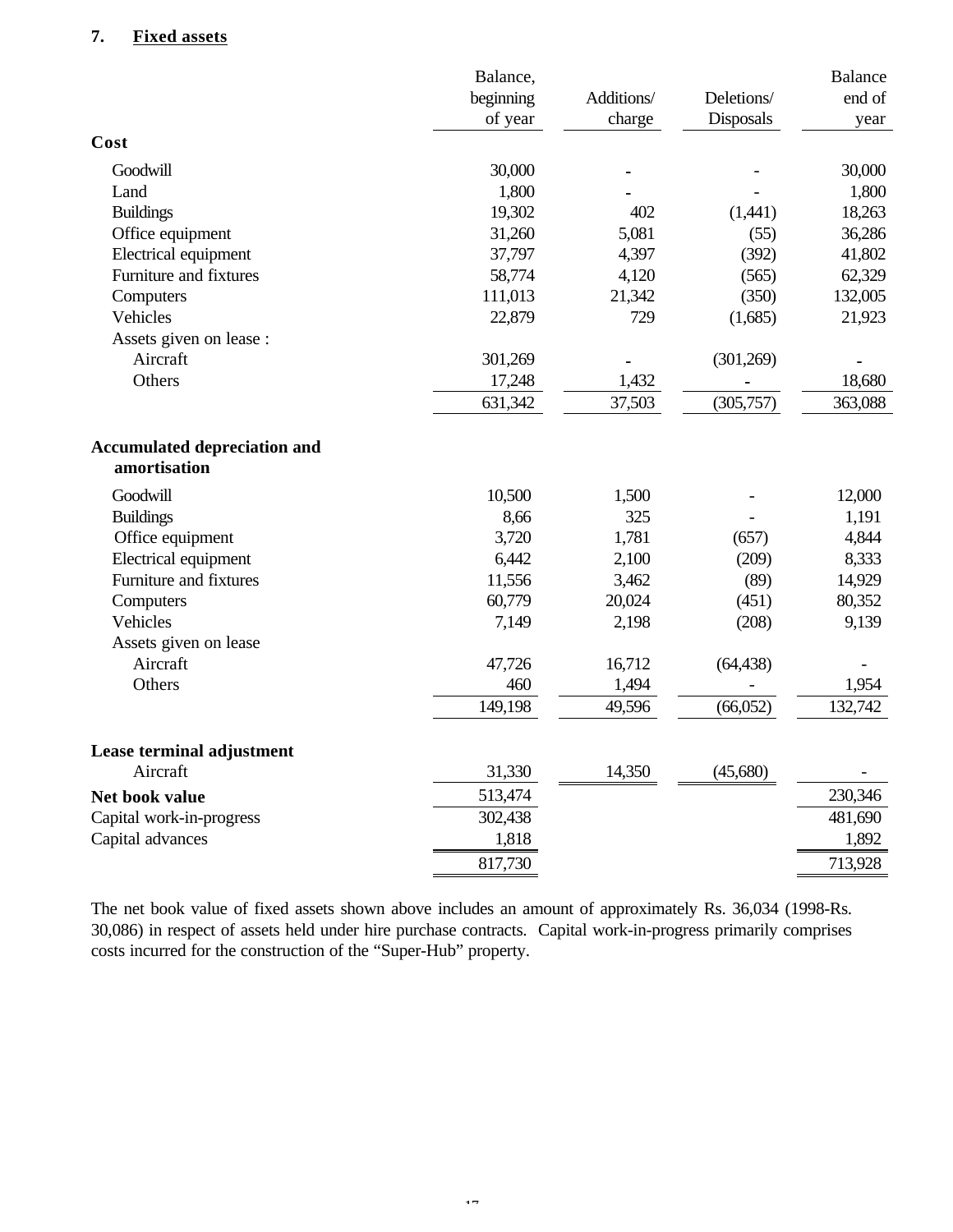## **8. Investments**

|                                                                           | 1999      | 1998      |
|---------------------------------------------------------------------------|-----------|-----------|
| Investment in a subsidiary company                                        |           |           |
| (trade, unquoted, long-term)                                              |           |           |
| <b>Blue Dart Aviation Limited</b>                                         |           |           |
| ('Blue Dart Aviation')                                                    |           |           |
| 12,500,000 (1998 -- 12,500,000) equity shares of                          |           |           |
| Rs 10 each, fully paid-up                                                 | 125,000   | 125,000   |
| 1,500,000 (1998 -- 1,500,000) equity shares of Rs 10 each,                |           |           |
| at a premium of Rs 40 per share, fully paid up                            | 75,000    | 75,000    |
| Other investments (unquoted, long-term)                                   |           |           |
| 1,000 (1998 - 1000) equity shares of Rs 50 each in Thane Janta Sahakari   |           |           |
| <b>Bank Limited</b>                                                       | 50        | 50        |
| 1,000 (1998 -- 1000) equity shares of Rs 10 each in Saraswat Co-operative |           |           |
| <b>Bank Limited</b>                                                       | 10        | 10        |
| National saving certificates                                              | 425       | 425       |
|                                                                           | 200,485   | 200,485   |
| 9.<br><b>Current assets, loans and advances</b>                           |           |           |
|                                                                           | 1999      | 1998      |
| Sundry debtors<br>(a)                                                     |           |           |
| Unsecured, considered doubtful                                            |           |           |
| Exceeding six months                                                      | 18,366    | 11,183    |
| Unsecured, considered good                                                |           |           |
| Exceeding six months                                                      | 51,749    | 78,264    |
| Other debts                                                               | 211,945   | 229,810   |
|                                                                           | 282,060   | 319,257   |
| Less: Provision for doubtful debts                                        | (18, 366) | (11, 183) |
|                                                                           | 263,694   | 308,074   |
| Cash and bank balances<br>(b)                                             |           |           |
| Cash and cheques in hand                                                  | 20,789    | 16,883    |
| Balances with scheduled banks:                                            |           |           |
| -- in current accounts                                                    | 39,628    | 25,032    |
| -- in margin money account                                                | 3,604     | 4,081     |
|                                                                           | 64,021    | 45,996    |

The balances in the margin money accounts are given as security against guarantees issued by banks on behalf of the Company.

| (c) | Loans and advances (unsecured, considered good) | 1999   | 1998   |
|-----|-------------------------------------------------|--------|--------|
|     | Advances recoverable in cash or in kind or for  |        |        |
|     | Value to be received:                           |        |        |
|     | <b>Blue Dart Aviation</b>                       |        |        |
|     | -- Advance against maintenance jobs             | 78,991 | 26,040 |
|     | -- Inter corporate deposits                     | 62,586 | 42,777 |
|     | -- Others                                       | 22,216 |        |
|     | Prepaid expenses                                | 28,233 | 34,240 |
|     | Others                                          | 29,562 | 27,617 |
|     | Deposits                                        |        |        |
|     | -- Blue Dart Aviation                           | 54,000 | 51,000 |
|     | -- Others                                       | 66,619 | 80,955 |
|     | Advance tax, net of provisions                  | 59,703 | 61,776 |
|     |                                                 |        |        |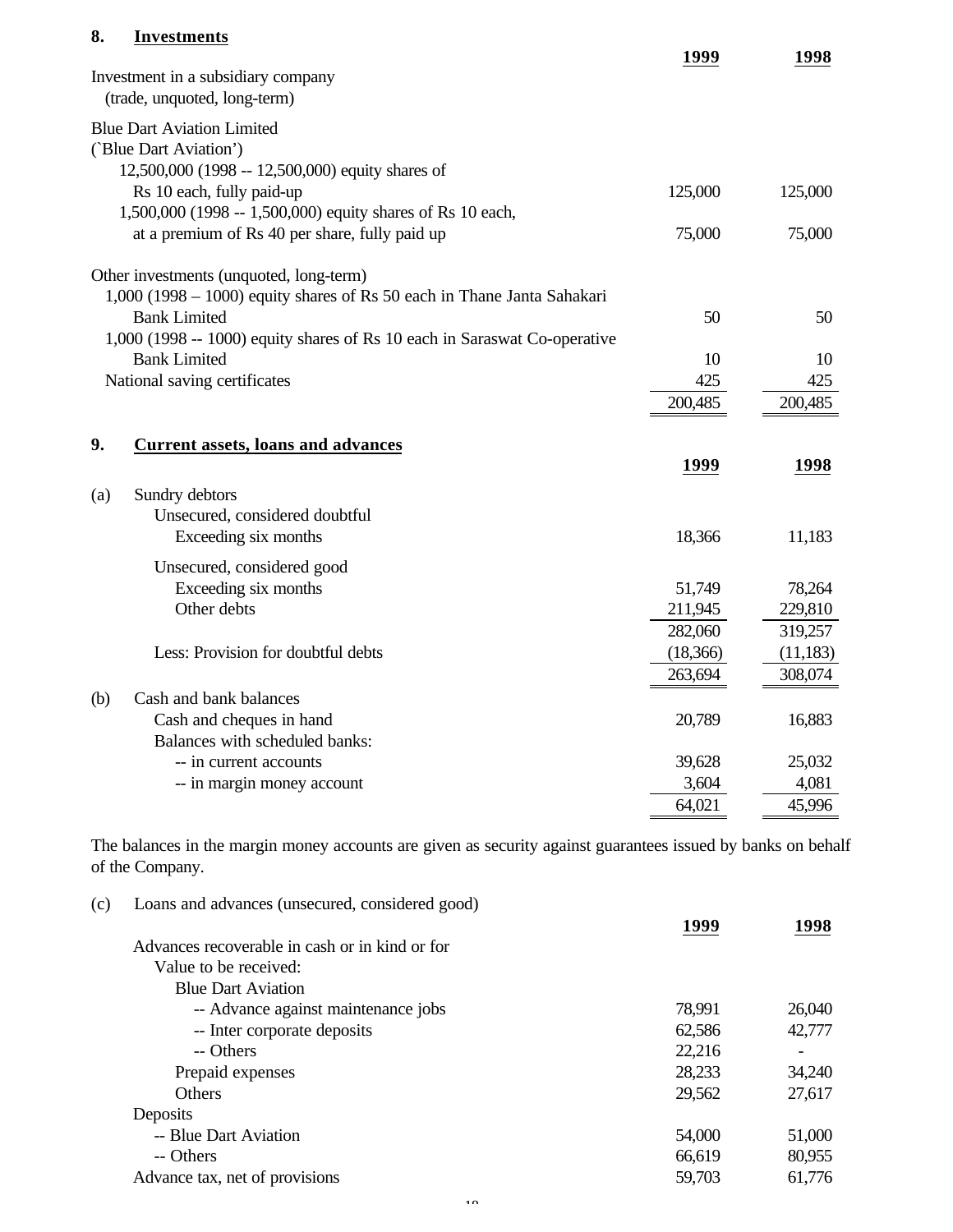401,910 324,405

Advances recoverable in cash or kind include a sum of Rs.Nil (1998 – Rs.1,222) from directors of the Company. The maximum amount outstanding during the year was Rs.1,222 (1998 – Rs.1,222).

During the year, the Company placed inter-corporate and trade deposits with Blue Dart Aviation. The maximum amount due from Blue Dart Aviation during the year was approximately Rs.274,517 (1998 – approximately Rs.178,244)

| 10. | <b>Current liabilities and provisions</b>                            |         |         |
|-----|----------------------------------------------------------------------|---------|---------|
|     |                                                                      | 1999    | 1998    |
| (a) | <b>Current liabilities</b>                                           |         |         |
|     | Sundry creditors                                                     |         |         |
|     | - Outstanding due to Small Scale Industries (see note 24)            | 3,209   | 1,956   |
|     | - Outstanding due to other than Small Scale Industries               | 110,914 | 164,310 |
|     | <b>Bills</b> discounted                                              | 67,954  | 64,863  |
|     | Other current liabilities                                            | 94,076  | 78,703  |
|     | Deposit from Blue Dart Aviation                                      |         | 6,700   |
|     | Calls-in-advance                                                     | 1,672   | 1,682   |
|     | Interest accrued but not due                                         | 9,292   | 9,140   |
|     |                                                                      | 287,117 | 327,354 |
| (b) | Provisions                                                           |         |         |
|     | Leave encashment                                                     | 4,527   | 3,674   |
|     | Proposed dividend                                                    | 16,342  |         |
|     | Corporate tax on proposed dividend                                   | 1,797   |         |
|     |                                                                      | 22,666  | 3,674   |
| 11. | <b>Miscellaneous expenditure</b>                                     |         |         |
|     | (to the extent not written off or adjusted)                          |         |         |
|     |                                                                      | 1999    | 1998    |
|     | Advertising costs                                                    |         |         |
|     | Balance brought forward                                              | 26,232  | 15,101  |
|     | Deferred during the year                                             | 6,220   | 19,229  |
|     | Amortised during the year                                            | (9,869) | (8,098) |
|     | Balance carried forward                                              | 22,583  | 26,232  |
|     | Computerised systems development/long-term contract negotiation cost |         |         |
|     | Balance brought forward                                              | 12,706  | 3,990   |
|     | Deferred during the year                                             |         | 11,296  |
|     | Amortised during the year                                            | (3,625) | (2,580) |
|     | Balance carried forward                                              | 9,081   | 12,706  |
|     |                                                                      | 31,664  | 38,938  |

## **12. Lease rentals**

Lease rentals include a lease equalisation credit of Rs.14,350 (1998 – Rs.20,326)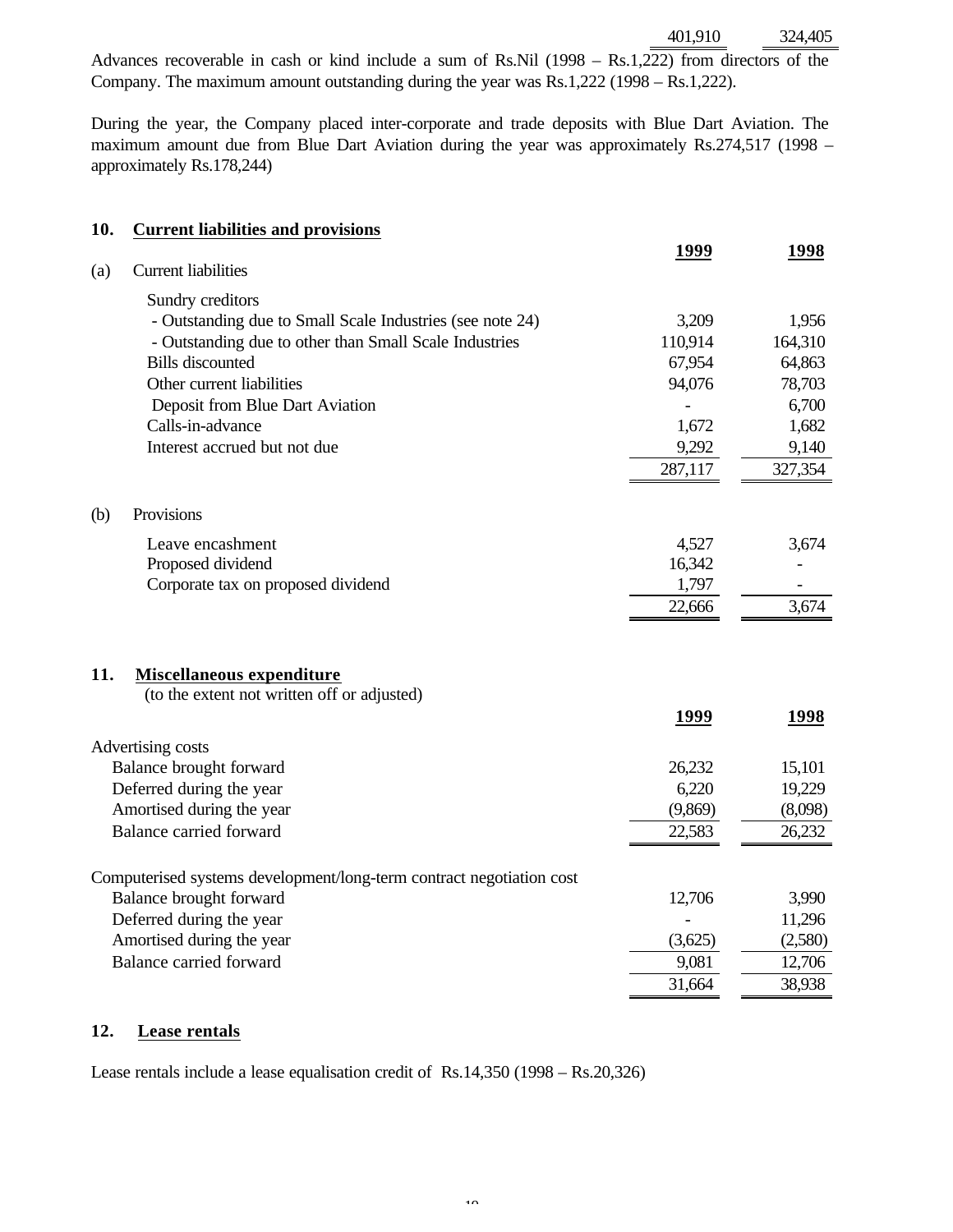## **13. Freight, handling and servicing costs**

|                                  | 1999      | 1998      |
|----------------------------------|-----------|-----------|
| Aircraft charter hire costs      | 555,628   | 524,716   |
| International servicing charges  | 219,999   | 313,211   |
| Domestic network operating costs | 216,298   | 227,979   |
| Domestic excess baggage          | 42,682    | 28,947    |
| Printing and stationery          | 33,543    | 35,261    |
| Handling and clearing charges    | 18,566    | 20,190    |
| On-board courier expenses        | 7,908     | 8,290     |
|                                  | 1,094,624 | 1,158,594 |

## **14. Employee costs**

|                                           | 1999    | 1998    |
|-------------------------------------------|---------|---------|
| Salaries and wages                        | 147,532 | 128,734 |
| Staff welfare                             | 85,801  | 83,255  |
| Contribution to provident and other funds | 22,378  | 17,119  |
| <b>Bonus</b>                              | 11,200  | 6,000   |
| Leave encashment benefits                 | 4,713   | 2,783   |
| Recruitment and training                  | 399     | 2,734   |
|                                           | 272,023 | 240,625 |

## **15. Selling and administration expenses**

|                                       | 1999   | 1998    |
|---------------------------------------|--------|---------|
|                                       |        |         |
| Lease rentals                         | 21,698 | 28,463  |
| Miscellaneous expenditure written off |        |         |
| (see note $2(c) \& 11$ )              | 13,494 | 10.678  |
| Travel                                | 3,143  | 10,712  |
| Repairs and maintenance -- others     | 9,602  | 10,051  |
| Professional and consulting charges   | 8,892  | 10,901  |
| Advertising                           | 1,333  | 10,031  |
| Sales promotion                       | 1,521  | 3,259   |
| Provision for doubtful debts          | 7,183  | 6,000   |
| Bad debts written off                 | 3,365  | 1,747   |
| Security charges                      | 6,145  | 8,582   |
| Insurance                             | 2,885  | 2,669   |
| Office expenses                       | 6,907  | 6,728   |
| Miscellaneous expenses                | 6,835  | 6,004   |
|                                       | 93,003 | 115,825 |

## **16. Establishment costs**

|                         | 1999   | 1998   |
|-------------------------|--------|--------|
| Rent                    | 59,929 | 54,534 |
| Communications          | 26,667 | 39,104 |
| Electricity charges     | 15,707 | 15,310 |
| Duties, rates and taxes | 7,101  | 4,729  |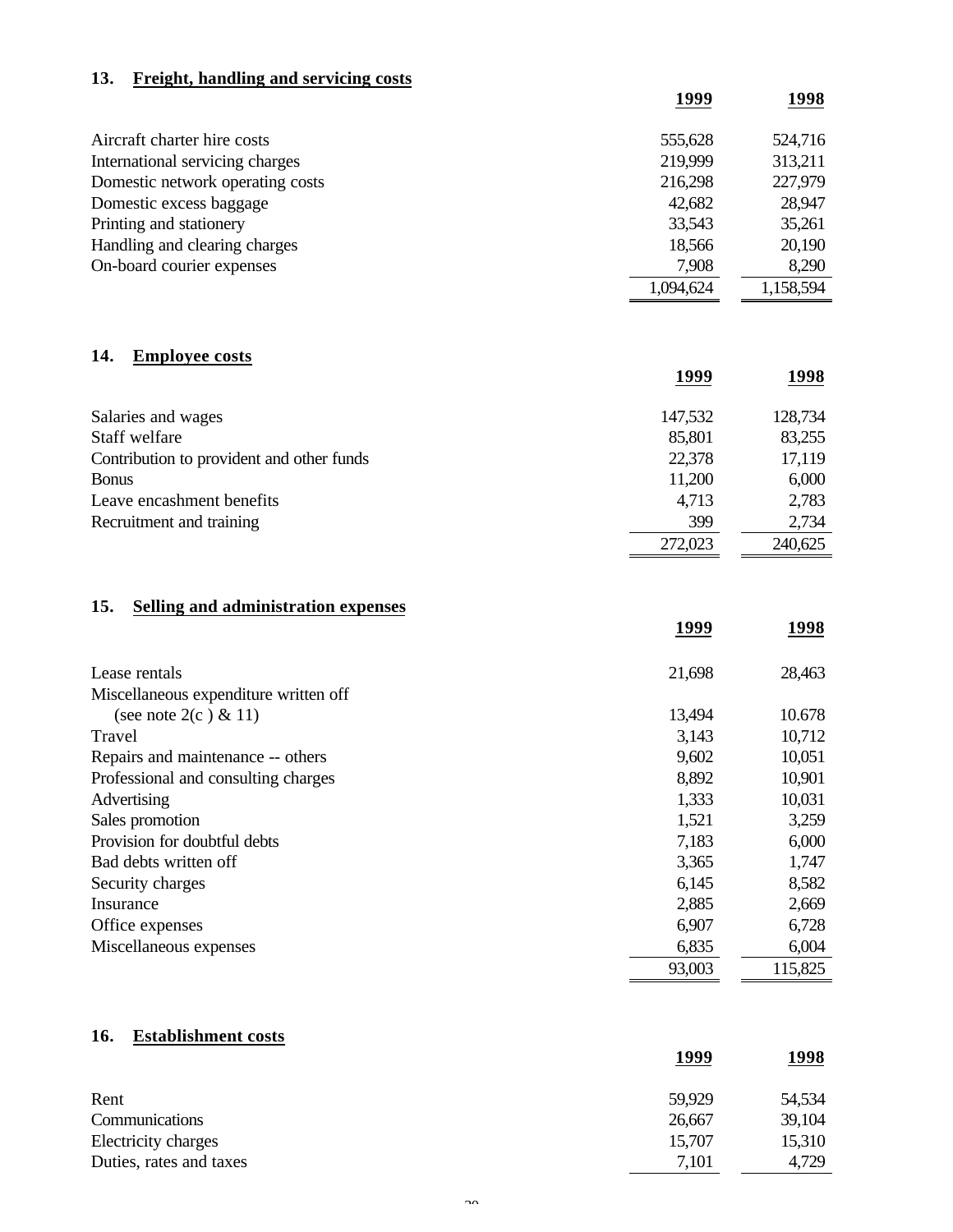| 17.<br>Interest expense, net                          | 1999     | 1998     |
|-------------------------------------------------------|----------|----------|
|                                                       |          |          |
| On loans                                              | 46,917   | 49,742   |
| On hire purchase                                      | 8,266    | 6,701    |
| On bank overdraft                                     | 32,621   | 13,931   |
| Less: Interest income:                                |          |          |
| On inter corporate deposits [tax deducted at source   |          |          |
| $\text{Rs } 3,180 \text{ } (1998 - \text{Rs } 3,732)$ | (16,340) | (186,60) |
|                                                       | 71,464   | 51,714   |

109,404 113,677

### **18. Net foreign exchange differences**

- (a) The net foreign exchange gain recognised in the statement of profit and loss is approximately Rs.204  $(1998 - Rs.5,165)$
- (b) Net exchange loss included in fixed assets is Rs.18,060 (1998 Rs.4,600)

### **19. Capital commitments**

The estimated amount of contracts remaining to be executed on capital account, net of advances, and not provided for, are as follows:

|        |                                                            | 1999    | 1998    |
|--------|------------------------------------------------------------|---------|---------|
|        | Construction of "Super-Hub" property                       | 32,275  | 61,600  |
| Others |                                                            | 6,472   | 8,344   |
|        |                                                            | 38,747  | 69,944  |
| 20.    | <b>Contingent liabilities</b>                              | 1999    | 1998    |
|        |                                                            |         |         |
| (a)    | Corporate guarantees given on behalf of Blue Dart Aviation | 219,500 | 187,500 |
| (b)    | Income tax matters under appeal                            | 65,726  |         |
| (c)    | Bank guarantees                                            | 11,592  | 8,538   |

(d) The Company has been advised by legal counsel to file a writ petition challenging the constitutional validity of the amendments made to the Bombay Stamp Act, 1994 and the Karnataka Stamp Act, 1995, levying stamp duty on courier companies. Accordingly, the Company has not been making any provision for stamp duty of Rs.28,627, since the implementation of the acts.

### **21. Commitments under lease agreements**

The Company has entered into lease agreements for the rental of property, vehicles, computers, equipments and other assets. Typically, lease agreements are for a period of 3 to 5 years. At March 31, 1999, the Company had commitments under non-cancellable leases of approximately Rs.36,070 (1998 – Rs.55,294)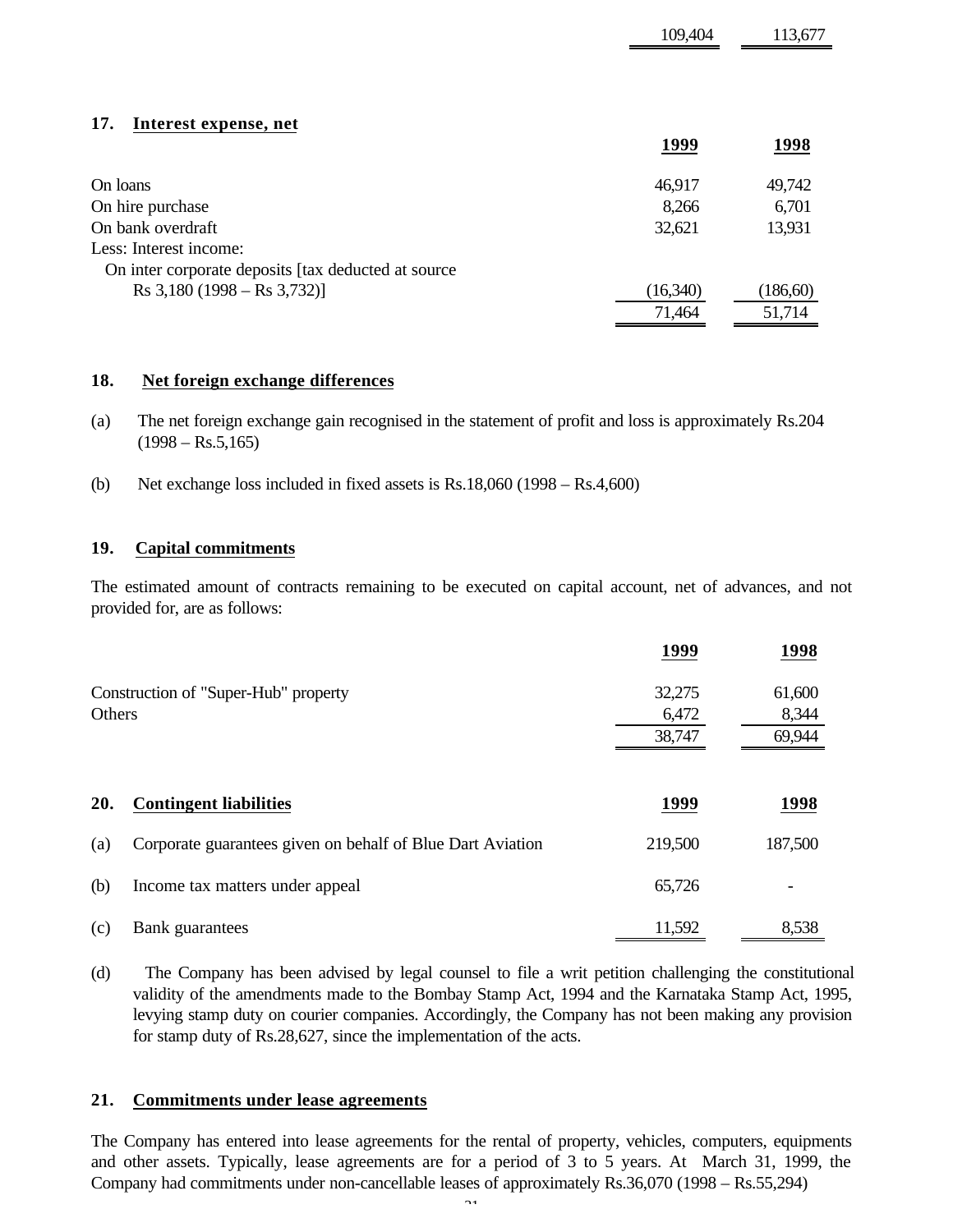### **22. Supplementary profit and loss data**

|                                           | 1999  | 1998  |
|-------------------------------------------|-------|-------|
| Managerial remuneration                   |       |       |
| Salary                                    | 6,645 | 2,970 |
| Commission (see (b) below)                | 900   |       |
| Contribution to provident and other funds | 495   | 249   |
| Other perquisites                         | 38    | 88    |
| Directors' fees                           | 17    | 21    |
|                                           | 8,095 | 3,328 |
|                                           |       |       |

 (b) Computation of 'net profit' in accordance with Section 349 of the Companies Act, 1956 and commission payable to the whole-time directors (including Managing Director) for the year ended March 31, 1999:

|                                                                     | 1999     | 1998      |
|---------------------------------------------------------------------|----------|-----------|
| Profit/(loss) before tax                                            | 70,105   | (42,375)  |
| Add: Directors' remuneration (including Managing Director)          | 8,095    | 3,328     |
| Depreciation and amortisation provided in the books                 | 49,596   | 53,271    |
| Profit on assets sold under Section 350 of the Companies Act, 1956  |          | 1,087     |
| Loss on assets sold or written off as per books                     | 2,508    | 10        |
| Provision for doubtful debts                                        | 7,183    | 6,000     |
|                                                                     | 137,487  | 21,321    |
| Less: Depreciation under Section 350 of the Companies Act, 1956     | (58,082) | (149,072) |
| 'Net profit' as per Section 349 of the Companies Act, 1956          | 79,405   | (127,751) |
| Commission paid to whole-time directors at 1 per cent of net profit |          |           |
| per director, limited to Rs.450 per director                        | 900      |           |

The Company has received permission from the Department of Company Affairs to pay increased remuneration under Section 310 of the Companies Act, 1956 to the Managing and the Whole-time Directors.

Directors' remuneration does not include provision for leave encashment.

(c) Payments to auditors

|                                  | 1999  | 1998  |
|----------------------------------|-------|-------|
| As auditors                      | 2,250 | 2,250 |
| As advisors for taxation matters |       | 900   |
| Other matters                    | 15    | 1,800 |
|                                  | 2,265 | 4,950 |
| Reimbursement of expenses        | 150   | 178   |
|                                  | 2,415 | 5,128 |
|                                  |       |       |

(c) Earnings in foreign currency (on a cash basis)

Earnings in foreign currency for Interline Sales in India amounted to approximately Rs.35,803 (1998 – Rs.280,730). Earnings in foreign currency in the prior year included pick-up charges and the distribution of international shipments in India.

(d) Expenditure in foreign currency (on a cash basis)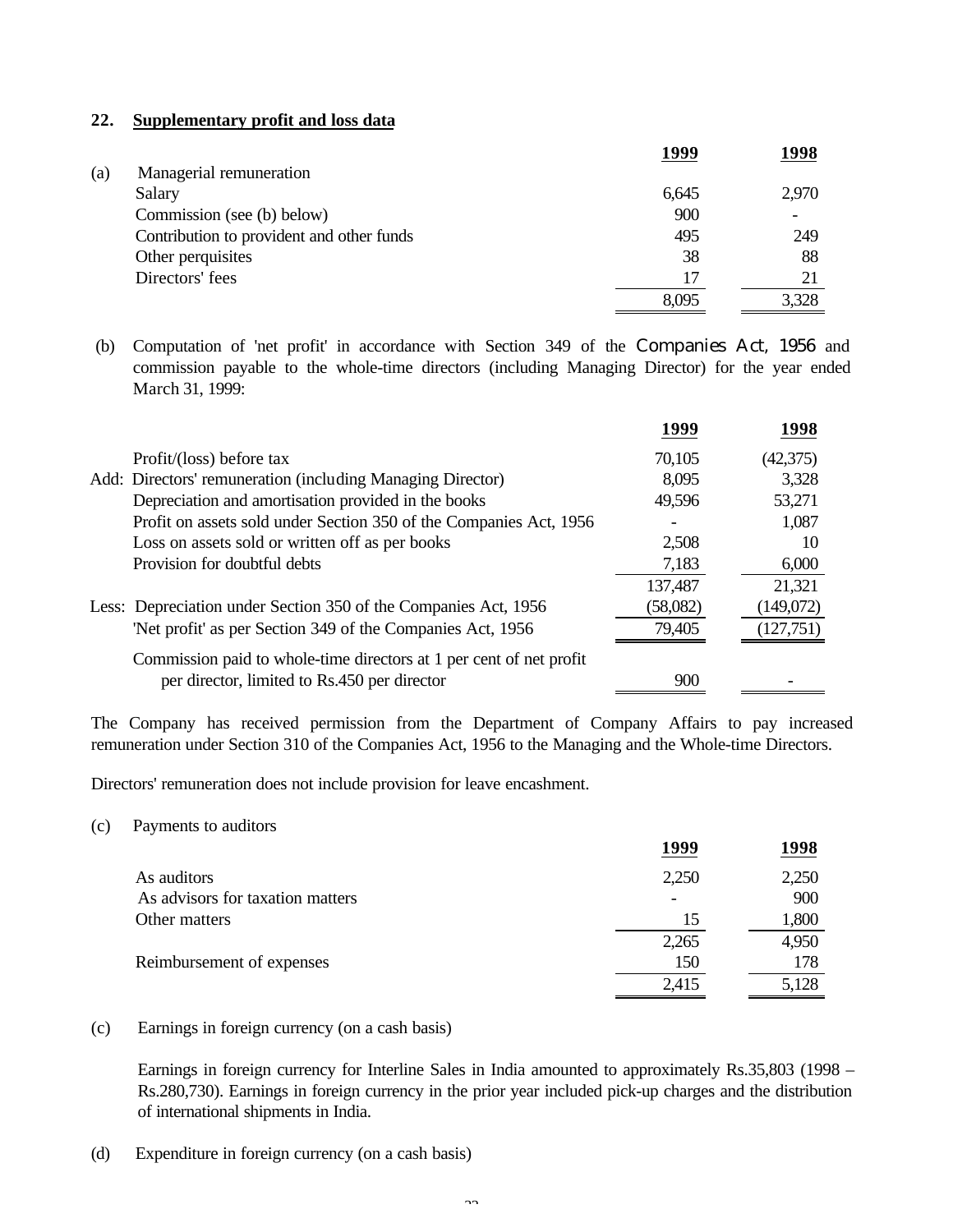|                                                         | 1999 | 1998    |
|---------------------------------------------------------|------|---------|
| Delivery of shipments                                   | -    | 251,220 |
| Foreign travel                                          | 529  | 2,236   |
| Others (including expenses on modification to aircraft) | l 80 | 5,131   |
|                                                         | 709  | 258,587 |

### **23. Statement of cash flows**

Capital work-in-progress includes cumulative interest capitalised till date of approximately Rs.103,620 (1998 – Rs.49,768).

### **24. Outstanding due to small scale industries**

Consequent to the amendment to Schedule VI to the Companies Act, 1956, the information in respect of Small Scale Industries to whom the Company owes a sum exceeding Rs.100,000/- which is outstanding for more than 30 days is as follows:

|                                  | 1999 | 1998  |
|----------------------------------|------|-------|
| Alpha Enterprises                | 934  | 1,076 |
| <b>Manish Plastic Industries</b> | 642  | 389   |
| Gems Enterprises                 | 116  |       |
| Sandeep Plastic Industries       |      | 132   |
| Rambhia Industrial Traders       | 93   | 359   |
| Sago Paper Products              | 824  |       |
| <b>U-Tan Creations</b>           | 20   |       |
|                                  |      |       |

## **25. Prior year comparatives**

Prior year comparatives have been reclassified to conform with the current year's presentation, wherever applicable.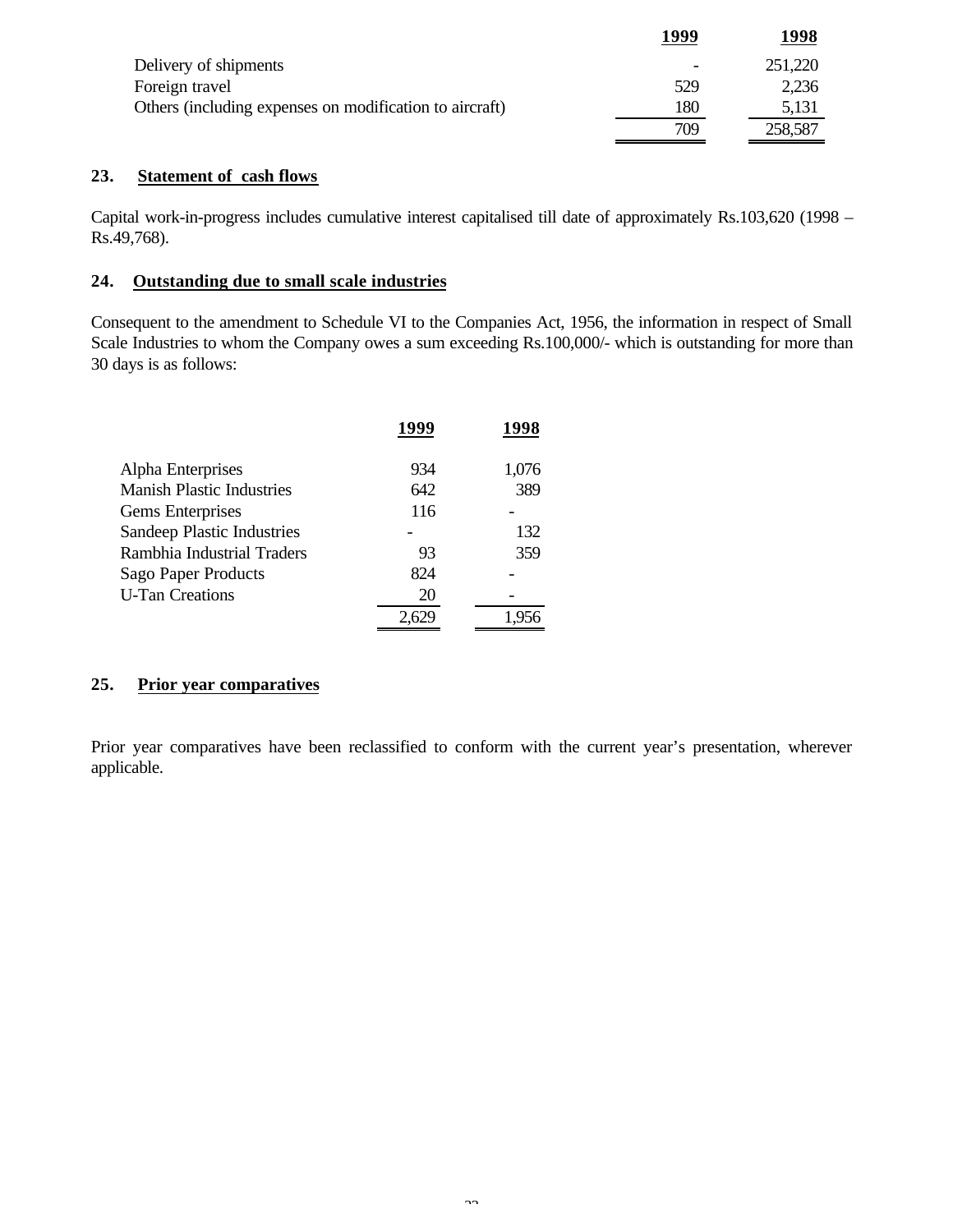## **26. Balance sheet abstract and Company's general business profile**

### (a) Registration details

| Registration number | $\div$ 61074     |
|---------------------|------------------|
| State code          | $\div$ 11        |
| Balance sheet date  | : March 31, 1999 |

## **(b) Capital raised during the year**

| Public issue      |   | Nil    |
|-------------------|---|--------|
| Rights issue      |   | Nil    |
| Bonus issue       | ٠ | Nil    |
| Private placement |   | 30,667 |

## **(c) Position of mobilisation and deployment of funds**

| Total liabilities and |             |
|-----------------------|-------------|
| shareholders funds    | : 1,365,919 |
| Total assets          | : 1,365,919 |

## **Sources of funds**

| Paid-up capital      | 118,839 |
|----------------------|---------|
| Reserves and surplus | 675,484 |
| Secured loans        | 544,596 |
| Unsecured loans      | 27,000  |
|                      |         |

## **Application of funds**

| Net fixed assets          | 230,346 |
|---------------------------|---------|
| Capital work in progress  | 481,690 |
| Capital advance           | 1,892   |
| Investments               | 200,485 |
| Net current assets        | 419,842 |
| Miscellaneous expenditure | 31,664  |

## **(d) Performance of the company**

| Turnover                 |                           | 1,760,219 |
|--------------------------|---------------------------|-----------|
| Total expenditure        |                           | 1,690,114 |
| Profit/(loss) before tax | $\mathbb{R}^{\mathbb{Z}}$ | 70,105    |
| Profit/(loss) after tax  |                           | 60,032    |
| Earnings per share in Rs | ÷                         | 5.05      |
| Dividend rate %          |                           | 15%       |